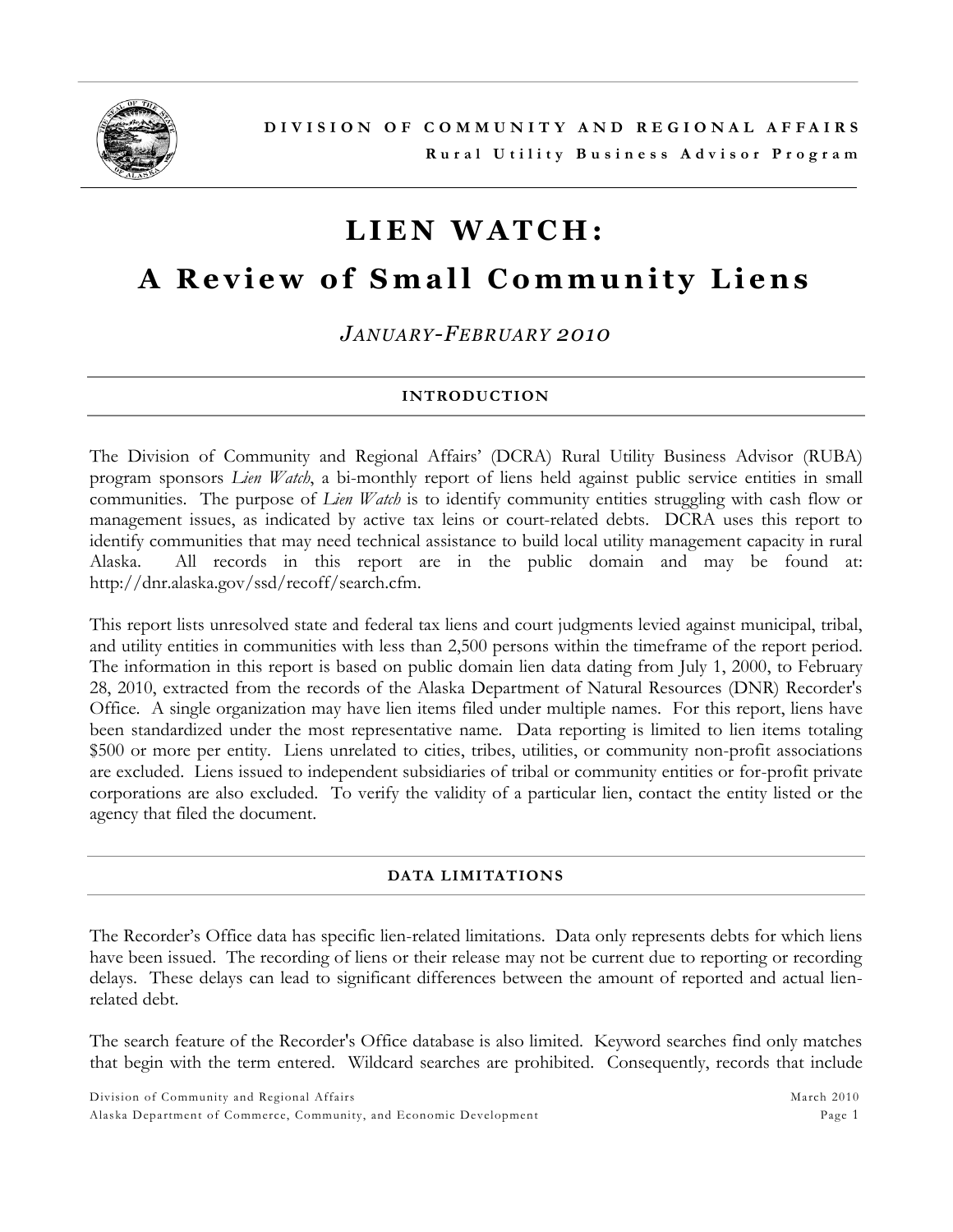misspellings, have an unexpected word order, or lack information may be unintentionally omitted from this report. Finally, real property liens are not included within this report.



## **LIEN SUMMARY**

The compiled records through February 28, 2010, list 344 individual active lien items that were connected with 49 city, tribal, and utility entities in 46 communities across Alaska. The median debt load per community entity was  $$36,623$  (average = \$130,164). The majority  $(65\%)$  of these lienholding entities owed at least \$20,000. Thirteen of the 49 entities (27%) owed more than \$100,000.

## Due to the multitude of

liens (53) filed against one entity in the current period and the inclusion of liens under \$500, the number of lien items recorded in January and February 2010 rose to 66, more than five times larger than number of liens issued (13) in January/February 2009. The number of lien item releases recorded in January and February 2010 was 24, almost twice as many releases as were released in January/February 2009 (13). Figure 1 shows the change in the number of active liens since *Lien Watch* began in January/February 2007. The two tables below list all of the liens issued and all of the liens released in the January/February 2010 period and are followed by a comprehensive list of all current lien items.

|                  |                                  | <b>Liens Issued</b><br><b>Current Activity:</b> |        |            |                   |
|------------------|----------------------------------|-------------------------------------------------|--------|------------|-------------------|
| <b>Community</b> | <b>Community Entity</b>          | <b>Type of Lien</b>                             | Amount | Period     | <b>Date Filed</b> |
| Akiachak         | <b>Akiachak Native Community</b> | <b>IRS 730</b>                                  | \$140  | 1/31/2002  | 1/27/2010         |
| Akiachak         | <b>Akiachak Native Community</b> | <b>IRS 730</b>                                  | \$126  | 2/28/2002  | 1/27/2010         |
| Akiachak         | <b>Akiachak Native Community</b> | <b>IRS 730</b>                                  | \$392  | 3/31/2002  | 1/27/2010         |
| Akiachak         | <b>Akiachak Native Community</b> | <b>IRS 730</b>                                  | \$207  | 4/30/2002  | 1/27/2010         |
| Akiachak         | <b>Akiachak Native Community</b> | <b>IRS 730</b>                                  | \$339  | 5/31/2002  | 1/27/2010         |
| Akiachak         | <b>Akiachak Native Community</b> | <b>IRS 730</b>                                  | \$263  | 6/30/2002  | 1/27/2010         |
| Akiachak         | <b>Akiachak Native Community</b> | <b>IRS 730</b>                                  | \$203  | 7/31/2002  | 1/27/2010         |
| Akiachak         | <b>Akiachak Native Community</b> | <b>IRS 730</b>                                  | \$376  | 8/31/2002  | 1/27/2010         |
| Akiachak         | <b>Akiachak Native Community</b> | <b>IRS 730</b>                                  | \$266  | 9/30/2002  | 1/27/2010         |
| Akiachak         | <b>Akiachak Native Community</b> | <b>IRS 730</b>                                  | \$590  | 10/31/2002 | 1/27/2010         |
| Akiachak         | <b>Akiachak Native Community</b> | <b>IRS 730</b>                                  | \$765  | 11/30/2002 | 1/27/2010         |
| Akiachak         | <b>Akiachak Native Community</b> | <b>IRS 730</b>                                  | \$363  | 12/31/2002 | 1/27/2010         |

Division of Community and Regional Affairs and Affairs March 2010 and March 2010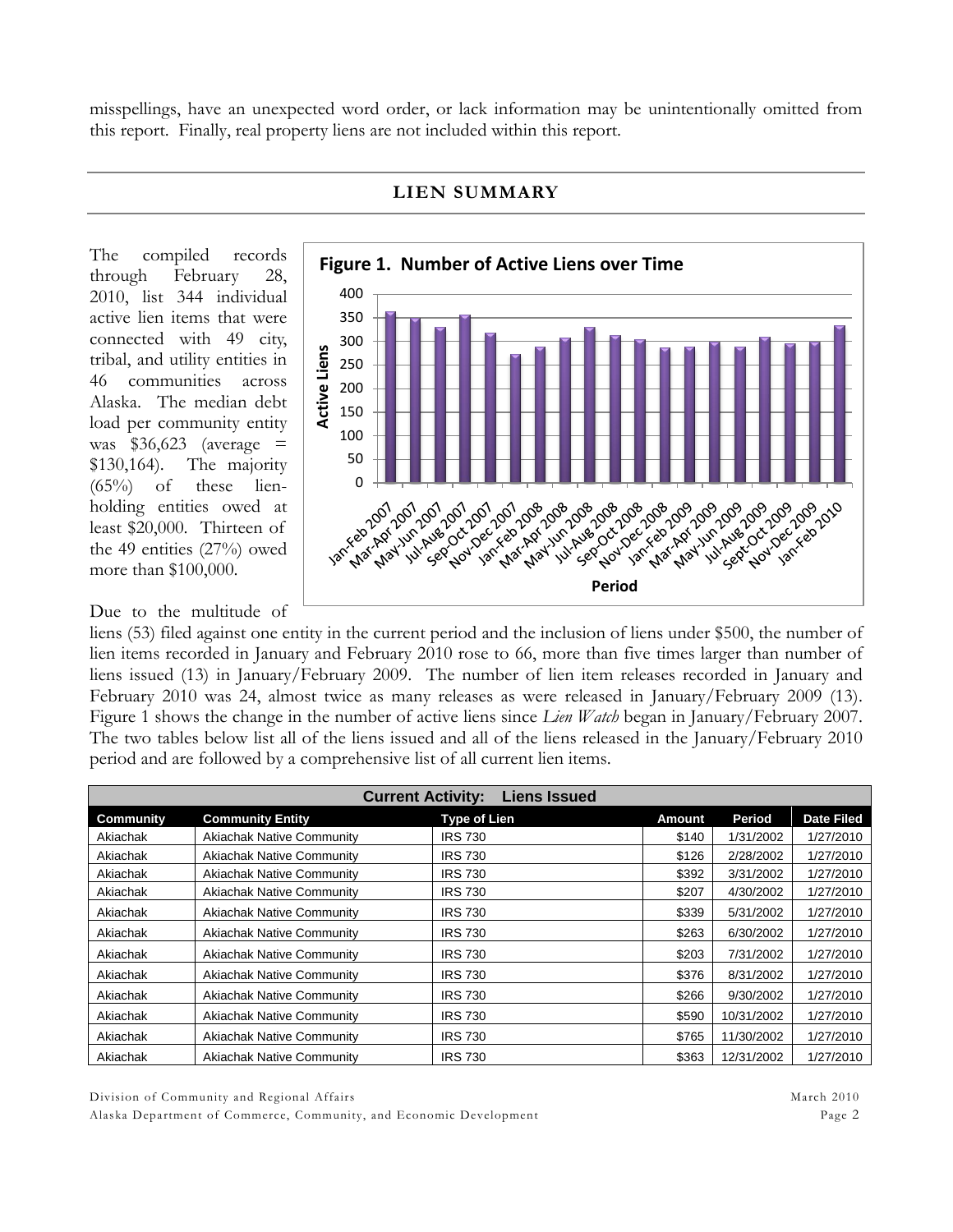| <b>Community</b>      | <b>Community Entity</b>          | <b>Type of Lien</b>            | <b>Amount</b> | Period     | <b>Date Filed</b> |
|-----------------------|----------------------------------|--------------------------------|---------------|------------|-------------------|
| Akiachak              | <b>Akiachak Native Community</b> | <b>IRS 730</b>                 | \$502         | 1/31/2003  | 1/27/2010         |
| Akiachak              | <b>Akiachak Native Community</b> | <b>IRS 730</b>                 | \$1,117       | 2/28/2003  | 1/27/2010         |
| Akiachak              | <b>Akiachak Native Community</b> | <b>IRS 730</b>                 | \$1,457       | 3/31/2003  | 1/27/2010         |
| Akiachak              | <b>Akiachak Native Community</b> | <b>IRS 730</b>                 | \$687         | 7/31/2004  | 1/27/2010         |
| Akiachak              | <b>Akiachak Native Community</b> | <b>IRS 730</b>                 | \$1,135       | 8/31/2004  | 1/27/2010         |
| Akiachak              | <b>Akiachak Native Community</b> | <b>IRS 730</b>                 | \$952         | 9/30/2004  | 1/27/2010         |
| Akiachak              | <b>Akiachak Native Community</b> | <b>IRS 730</b>                 | \$658         | 10/31/2004 | 1/27/2010         |
| Akiachak              | <b>Akiachak Native Community</b> | <b>IRS 730</b>                 | \$1,009       | 11/30/2004 | 1/27/2010         |
| Akiachak              | <b>Akiachak Native Community</b> | <b>IRS 730</b>                 | \$811         | 12/31/2004 | 1/27/2010         |
| Akiachak              | <b>Akiachak Native Community</b> | <b>IRS 730</b>                 | \$423         | 1/31/2005  | 1/27/2010         |
| Akiachak              | <b>Akiachak Native Community</b> | <b>IRS 730</b>                 | \$671         | 2/28/2005  | 1/27/2010         |
| Akiachak              | <b>Akiachak Native Community</b> | <b>IRS 730</b>                 | \$1,293       | 3/31/2005  | 1/27/2010         |
| Akiachak              | <b>Akiachak Native Community</b> | <b>IRS 730</b>                 | \$1,081       | 4/30/2005  | 1/27/2010         |
| Akiachak              | <b>Akiachak Native Community</b> | <b>IRS 730</b>                 | \$1,167       | 5/31/2005  | 1/27/2010         |
| Akiachak              | <b>Akiachak Native Community</b> | <b>IRS 730</b>                 | \$777         | 6/30/2005  | 1/27/2010         |
| Akiachak              | <b>Akiachak Native Community</b> | <b>IRS 730</b>                 | \$730         | 7/31/2005  | 1/27/2010         |
| Akiachak              | <b>Akiachak Native Community</b> | <b>IRS 730</b>                 | \$964         | 8/31/2005  | 1/27/2010         |
| Akiachak              | <b>Akiachak Native Community</b> | <b>IRS 730</b>                 | \$873         | 9/30/2005  | 1/27/2010         |
| Akiachak              | <b>Akiachak Native Community</b> | <b>IRS 730</b>                 | \$1,187       | 10/31/2005 | 1/27/2010         |
| Akiachak              | <b>Akiachak Native Community</b> | <b>IRS 730</b>                 | \$1,427       | 11/30/2005 | 1/27/2010         |
| Akiachak              | <b>Akiachak Native Community</b> | <b>IRS 730</b>                 | \$974         | 12/31/2005 | 1/27/2010         |
| Akiachak              | <b>Akiachak Native Community</b> | <b>IRS 730</b>                 | \$978         | 1/31/2006  | 1/27/2010         |
| Akiachak              | <b>Akiachak Native Community</b> | <b>IRS 730</b>                 | \$1,136       | 2/28/2006  | 1/27/2010         |
| Akiachak              | <b>Akiachak Native Community</b> | <b>IRS 730</b>                 | \$865         | 3/31/2006  | 1/27/2010         |
| Akiachak              | <b>Akiachak Native Community</b> | <b>IRS 730</b>                 | \$838         | 4/30/2006  | 1/27/2010         |
| Akiachak              | <b>Akiachak Native Community</b> | <b>IRS 730</b>                 | \$614         | 5/31/2006  | 1/27/2010         |
| Akiachak              | <b>Akiachak Native Community</b> | <b>IRS 730</b>                 | \$656         | 6/30/2006  | 1/27/2010         |
| Akiachak              | <b>Akiachak Native Community</b> | <b>IRS 730</b>                 | \$704         | 7/31/2006  | 1/27/2010         |
| Akiachak              | <b>Akiachak Native Community</b> | <b>IRS 730</b>                 | \$764         | 8/31/2006  | 1/27/2010         |
| Akiachak              | <b>Akiachak Native Community</b> | <b>IRS 730</b>                 | \$849         | 9/30/2006  | 1/27/2010         |
| Akiachak              | <b>Akiachak Native Community</b> | <b>IRS 730</b>                 | \$990         | 10/31/2006 | 1/27/2010         |
| Akiachak              | <b>Akiachak Native Community</b> | <b>IRS 730</b>                 | \$979         | 11/30/2006 | 1/27/2010         |
| Akiachak              | <b>Akiachak Native Community</b> | <b>IRS 730</b>                 | \$1,024       | 12/31/2006 | 1/27/2010         |
| Akiachak              | <b>Akiachak Native Community</b> | <b>IRS 11C</b>                 | \$1,023       | 7/1/2003   | 1/15/2010         |
| Akiachak              | <b>Akiachak Native Community</b> | <b>IRS 11C</b>                 | \$942         | 7/1/2005   | 1/15/2010         |
| Akiachak              | <b>Akiachak Native Community</b> | <b>IRS 11C</b>                 | \$799         | 7/1/2006   | 1/15/2010         |
| Akiachak              | <b>Akiachak Native Community</b> | <b>IRS 11C</b>                 | \$780         | 7/1/2007   | 1/15/2010         |
| Akiachak              | <b>Akiachak Native Community</b> | <b>IRS 941</b>                 | \$19,621      | 12/31/2008 | 1/15/2010         |
| Akiachak              | Akiachak Native Community        | <b>IRS 941</b>                 | \$29,014      | 3/31/2009  | 1/15/2010         |
| Akiachak              | <b>Akiachak Native Community</b> | <b>IRS 941</b>                 | \$18,100      | 6/30/2009  | 1/15/2010         |
| Akiachak              | <b>Akiachak Native Community</b> | <b>IRS 941</b>                 | \$9,740       | 9/30/2009  | 1/15/2010         |
| Alatna                | Alatna Village Council           | Alaska Employment Security Tax | \$704         | 9/30/2008  | 2/8/2010          |
| Alatna                | Alatna Village Council           | Alaska Employment Security Tax | \$466         | 12/31/2008 | 2/8/2010          |
| Alatna                | Alatna Village Council           | Alaska Employment Security Tax | \$569         | 6/30/2009  | 2/8/2010          |
| Alatna                | Alatna Village Council           | Alaska Employment Security Tax | \$2,765       | 9/30/2009  | 2/8/2010          |
| <b>Brevig Mission</b> | City of Brevig Mission           | Alaska Employment Security Tax | \$1,619       | 9/30/2009  | 2/16/2010         |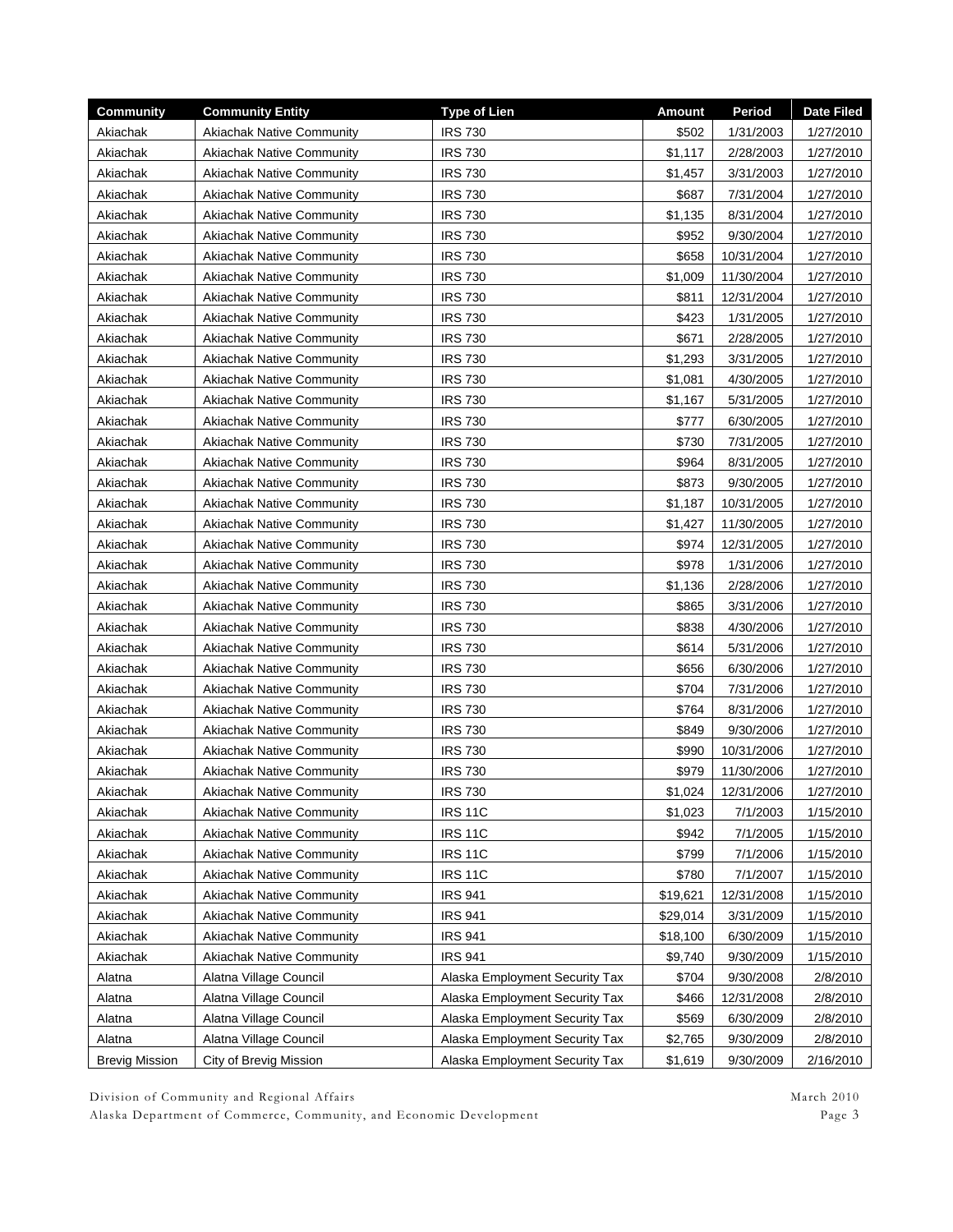| <b>Community</b>  | <b>Community Entity</b>                 | <b>Type of Lien</b>            | Amount   | Period    | <b>Date Filed</b> |
|-------------------|-----------------------------------------|--------------------------------|----------|-----------|-------------------|
| Kobuk             | City of Kobuk                           | <b>IRS 941</b>                 | \$2,654  | 3/31/2009 | 1/20/2010         |
| Kobuk             | City of Kobuk                           | <b>IRS 941</b>                 | \$917    | 6/30/2009 | 1/20/2010         |
| Napakiak          | Native Village of Napakiak              | <b>IRS 941</b>                 | \$3,456  | 9/30/2008 | 12/24/2009        |
| Tanacross         | <b>Tanacross Village Council</b>        | Alaska Employment Security Tax | \$5,353  | 9/30/2009 | 1/15/2010         |
| Teller            | City of Teller                          | Alaska Employment Security Tax | \$739    | 9/30/2009 | 1/15/2010         |
| <b>Whale Pass</b> | <b>Whale Pass Community Association</b> | Final Judgment                 | \$3,073  | 1/22/2010 | 2/12/2010         |
| <b>Whale Pass</b> | <b>Whale Pass Community Association</b> | Final Judgment                 | \$14,377 | 1/22/2010 | 2/12/2010         |
| <b>Whale Pass</b> | <b>Whale Pass Community Association</b> | Final Judgment                 | \$3,161  | 1/22/2010 | 2/12/2010         |

|                  |                                       | <b>Liens Released</b> |               |            |                   |                      |
|------------------|---------------------------------------|-----------------------|---------------|------------|-------------------|----------------------|
| <b>Community</b> | <b>Community Entity</b>               | <b>Type of Lien</b>   | <b>Amount</b> | Period     | <b>Date Filed</b> | <b>Date Released</b> |
| Akiak            | City of Akiak                         | <b>IRS 941</b>        | \$863         | 12/31/2003 | 8/19/2004         | 1/27/2010            |
| Akiak            | City of Akiak                         | <b>IRS 941</b>        | \$10,543      | 3/31/2004  | 8/19/2004         | 1/27/2010            |
| Akiak            | City of Akiak                         | <b>IRS 941</b>        | \$9,430       | 6/30/2004  | 1/10/2005         | 1/27/2010            |
| Atmautluak       | <b>Atmautluak Traditional Council</b> | <b>IRS 941</b>        | \$19,283      | 12/31/2007 | 7/17/2009         | 1/20/2010            |
| Atmautluak       | <b>Atmautluak Traditional Council</b> | <b>IRS 941</b>        | \$2,653       | 3/31/2008  | 7/17/2009         | 1/20/2010            |
| Atmautluak       | <b>Atmautluak Traditional Council</b> | <b>IRS 941</b>        | \$3,969       | 6/30/2008  | 7/17/2009         | 1/20/2010            |
| Diomede          | City of Diomede                       | Alaska EST            | \$1,102       | 6/30/2009  | 10/26/2009        | 1/25/2010            |
| Galena           | City of Galena                        | Alaska EST            | \$2,076       | 12/31/2008 | 10/2/2009         | 2/1/2010             |
| Galena           | City of Galena                        | Alaska EST            | \$6,339       | 6/30/2009  | 10/26/2009        | 2/1/2010             |
| Nondalton        | City of Nondalton                     | Judgment              | \$6,496       | 12/20/2001 | 12/21/2001        | 2/17/2010            |
| <b>Noorvik</b>   | City of Noorvik                       | <b>IRS 941</b>        | \$7,006       | 3/31/2009  | 11/4/2009         | 1/20/2010            |
| Noorvik          | City of Noorvik                       | <b>IRS 941</b>        | \$20,223      | 6/30/2009  | 11/4/2009         | 1/20/2010            |
| Shaktoolik       | City of Shaktoolik                    | Alaska EST            | \$558         | 3/31/2003  | 11/12/2003        | 2/17/2010            |
| Shaktoolik       | City of Shaktoolik                    | Alaska EST            | \$2,373       | 6/30/2003  | 11/12/2003        | 2/17/2010            |
| Shaktoolik       | City of Shaktoolik                    | Alaska EST            | \$1,344       | 9/30/2004  | 10/17/2006        | 2/17/2010            |
| Shaktoolik       | City of Shaktoolik                    | Alaska EST            | \$3,096       | 12/31/2004 | 10/17/2006        | 2/17/2010            |
| Shaktoolik       | City of Shaktoolik                    | Alaska EST            | \$1,995       | 3/31/2005  | 10/17/2006        | 2/17/2010            |
| Shaktoolik       | City of Shaktoolik                    | Alaska EST            | \$2,035       | 6/30/2005  | 10/17/2006        | 2/17/2010            |
| Shaktoolik       | City of Shaktoolik                    | Alaska EST            | \$3,966       | 9/30/2005  | 10/17/2006        | 2/17/2010            |
| Shaktoolik       | City of Shaktoolik                    | Alaska EST            | \$5,130       | 12/31/2005 | 10/17/2006        | 2/17/2010            |
| Shaktoolik       | City of Shaktoolik                    | Alaska EST            | \$5,760       | 3/31/2006  | 10/17/2006        | 2/17/2010            |
| Shaktoolik       | City of Shaktoolik                    | Alaska EST            | \$2,362       | 6/30/2006  | 10/17/2006        | 2/17/2010            |
| Shaktoolik       | City of Shaktoolik                    | Alaska EST            | \$2,366       | 9/30/2006  | 1/8/2007          | 2/17/2010            |
| Teller           | City of Teller                        | Alaska EST            | \$1,245       | 12/31/2008 | 4/8/2009          | 12/28/2009           |

# **COMPREHENSIVE LIST OF SMALL COMMUNITY LIEN ITEMS**

| <b>Community</b> | <b>Community Entity</b>          | <b>Type of Lien</b>            | <b>Amount</b> | Period     | <b>Date Filed</b> |
|------------------|----------------------------------|--------------------------------|---------------|------------|-------------------|
| <b>Akhiok</b>    | City of Akhiok                   | Alaska Employment Security Tax | \$818         | 12/31/2005 | 10/17/2006        |
| <b>Akhiok</b>    | City of Akhiok                   | Alaska Employment Security Tax | \$1,653       | 3/31/2006  | 10/17/2006        |
| Akhiok           | City of Akhiok                   | Alaska Employment Security Tax | \$1,851       | 6/30/2006  | 10/17/2006        |
| Akhiok           | City of Akhiok                   | Default Judgment               | \$60,910      | 11/19/2003 | 12/17/2003        |
| <b>Akhiok</b>    | <b>City of Akhiok</b>            | Total                          | \$65,231      |            |                   |
| Akiachak         | <b>Akiachak Native Community</b> | <b>IRS 730</b>                 | \$140         | 1/31/2002  | 1/27/2010         |
| Akiachak         | <b>Akiachak Native Community</b> | <b>IRS 730</b>                 | \$126         | 2/28/2002  | 1/27/2010         |
| Akiachak         | <b>Akiachak Native Community</b> | <b>IRS 730</b>                 | \$392         | 3/31/2002  | 1/27/2010         |
| Akiachak         | <b>Akiachak Native Community</b> | <b>IRS 730</b>                 | \$207         | 4/30/2002  | 1/27/2010         |
| Akiachak         | <b>Akiachak Native Community</b> | <b>IRS 730</b>                 | \$339         | 5/31/2002  | 1/27/2010         |

Division of Community and Regional Affairs March 2010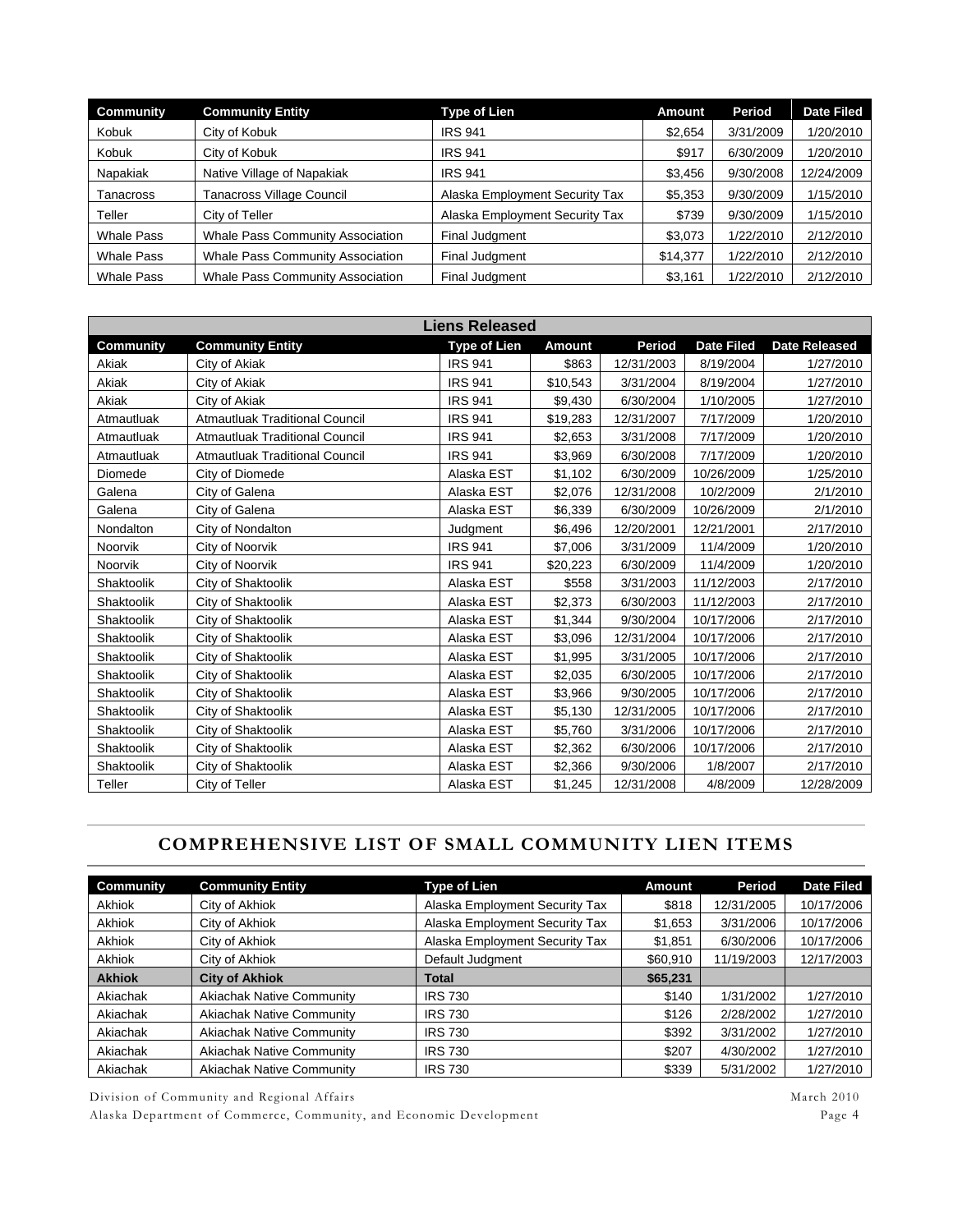| <b>Community</b> | <b>Community Entity</b>          | <b>Type of Lien</b> | <b>Amount</b> | Period     | <b>Date Filed</b> |
|------------------|----------------------------------|---------------------|---------------|------------|-------------------|
| Akiachak         | <b>Akiachak Native Community</b> | <b>IRS 730</b>      | \$263         | 6/30/2002  | 1/27/2010         |
| Akiachak         | <b>Akiachak Native Community</b> | <b>IRS 730</b>      | \$203         | 7/31/2002  | 1/27/2010         |
| Akiachak         | <b>Akiachak Native Community</b> | <b>IRS 730</b>      | \$376         | 8/31/2002  | 1/27/2010         |
| Akiachak         | <b>Akiachak Native Community</b> | <b>IRS 730</b>      | \$266         | 9/30/2002  | 1/27/2010         |
| Akiachak         | <b>Akiachak Native Community</b> | <b>IRS 730</b>      | \$590         | 10/31/2002 | 1/27/2010         |
| Akiachak         | <b>Akiachak Native Community</b> | <b>IRS 730</b>      | \$765         | 11/30/2002 | 1/27/2010         |
| Akiachak         | <b>Akiachak Native Community</b> | <b>IRS 730</b>      | \$363         | 12/31/2002 | 1/27/2010         |
| Akiachak         | <b>Akiachak Native Community</b> | <b>IRS 730</b>      | \$502         | 1/31/2003  | 1/27/2010         |
| Akiachak         | <b>Akiachak Native Community</b> | <b>IRS 730</b>      | \$1,117       | 2/28/2003  | 1/27/2010         |
| Akiachak         | <b>Akiachak Native Community</b> | <b>IRS 730</b>      | \$1,457       | 3/31/2003  | 1/27/2010         |
| Akiachak         | <b>Akiachak Native Community</b> | <b>IRS 730</b>      | \$593         | 4/30/2003  | 12/9/2009         |
| Akiachak         | <b>Akiachak Native Community</b> | <b>IRS 730</b>      | \$601         | 5/31/2003  | 12/9/2009         |
| Akiachak         | <b>Akiachak Native Community</b> | <b>IRS 730</b>      | \$562         | 6/30/2003  | 12/9/2009         |
| Akiachak         | <b>Akiachak Native Community</b> | <b>IRS 730</b>      | \$666         | 7/31/2003  | 12/9/2009         |
| Akiachak         | <b>Akiachak Native Community</b> | <b>IRS 730</b>      | \$799         | 8/31/2003  | 12/9/2009         |
| Akiachak         | <b>Akiachak Native Community</b> | <b>IRS 730</b>      | \$865         | 9/30/2003  | 12/9/2009         |
|                  |                                  |                     |               |            |                   |
| Akiachak         | <b>Akiachak Native Community</b> | <b>IRS 730</b>      | \$1,587       | 10/31/2003 | 12/9/2009         |
| Akiachak         | <b>Akiachak Native Community</b> | <b>IRS 730</b>      | \$916         | 11/30/2003 | 12/9/2009         |
| Akiachak         | <b>Akiachak Native Community</b> | <b>IRS 730</b>      | \$558         | 12/31/2003 | 12/9/2009         |
| Akiachak         | <b>Akiachak Native Community</b> | <b>IRS 730</b>      | \$1,393       | 2/29/2004  | 12/9/2009         |
| Akiachak         | <b>Akiachak Native Community</b> | <b>IRS 730</b>      | \$887         | 3/31/2004  | 12/9/2009         |
| Akiachak         | <b>Akiachak Native Community</b> | <b>IRS 730</b>      | \$639         | 4/30/2004  | 12/9/2009         |
| Akiachak         | <b>Akiachak Native Community</b> | <b>IRS 730</b>      | \$789         | 5/31/2004  | 12/9/2009         |
| Akiachak         | <b>Akiachak Native Community</b> | <b>IRS 730</b>      | \$1,135       | 8/31/2004  | 1/27/2010         |
| Akiachak         | <b>Akiachak Native Community</b> | <b>IRS 730</b>      | \$952         | 9/30/2004  | 1/27/2010         |
| Akiachak         | <b>Akiachak Native Community</b> | <b>IRS 730</b>      | \$658         | 10/31/2004 | 1/27/2010         |
| Akiachak         | <b>Akiachak Native Community</b> | <b>IRS 730</b>      | \$1,009       | 11/30/2004 | 1/27/2010         |
| Akiachak         | <b>Akiachak Native Community</b> | <b>IRS 730</b>      | \$811         | 12/31/2004 | 1/27/2010         |
| Akiachak         | <b>Akiachak Native Community</b> | <b>IRS 730</b>      | \$423         | 1/31/2005  | 1/27/2010         |
| Akiachak         | <b>Akiachak Native Community</b> | <b>IRS 730</b>      | \$671         | 2/28/2005  | 1/27/2010         |
| Akiachak         | <b>Akiachak Native Community</b> | <b>IRS 730</b>      | \$1,293       | 3/31/2005  | 1/27/2010         |
| Akiachak         | <b>Akiachak Native Community</b> | <b>IRS 730</b>      | \$1,081       | 4/30/2005  | 1/27/2010         |
| Akiachak         | <b>Akiachak Native Community</b> | <b>IRS 730</b>      | \$1,167       | 5/31/2005  | 1/27/2010         |
| Akiachak         | <b>Akiachak Native Community</b> | <b>IRS 730</b>      | \$777         | 6/30/2005  | 1/27/2010         |
| Akiachak         | <b>Akiachak Native Community</b> | <b>IRS 730</b>      | \$730         | 7/31/2005  | 1/27/2010         |
| Akiachak         | <b>Akiachak Native Community</b> | <b>IRS 730</b>      | \$964         | 8/31/2005  | 1/27/2010         |
| Akiachak         | <b>Akiachak Native Community</b> | <b>IRS 730</b>      | \$873         | 9/30/2005  | 1/27/2010         |
| Akiachak         | <b>Akiachak Native Community</b> | <b>IRS 730</b>      | \$1,187       | 10/31/2005 | 1/27/2010         |
| Akiachak         | <b>Akiachak Native Community</b> | <b>IRS 730</b>      | \$1,427       | 11/30/2005 | 1/27/2010         |
| Akiachak         | <b>Akiachak Native Community</b> | <b>IRS 730</b>      | \$974         | 12/31/2005 | 1/27/2010         |
| Akiachak         | <b>Akiachak Native Community</b> | <b>IRS 730</b>      | \$978         | 1/31/2006  | 1/27/2010         |
| Akiachak         | <b>Akiachak Native Community</b> | <b>IRS 730</b>      | \$1,136       | 2/28/2006  | 1/27/2010         |
| Akiachak         | <b>Akiachak Native Community</b> | <b>IRS 730</b>      | \$865         | 3/31/2006  | 1/27/2010         |
| Akiachak         | <b>Akiachak Native Community</b> | <b>IRS 730</b>      | \$838         | 4/30/2006  | 1/27/2010         |
| Akiachak         | <b>Akiachak Native Community</b> | <b>IRS 730</b>      | \$614         | 5/31/2006  | 1/27/2010         |
| Akiachak         | <b>Akiachak Native Community</b> | <b>IRS 730</b>      | \$656         | 6/30/2006  | 1/27/2010         |
| Akiachak         | <b>Akiachak Native Community</b> | IRS 730             | \$704         | 7/31/2006  | 1/27/2010         |
|                  |                                  | <b>IRS 730</b>      | \$764         |            | 1/27/2010         |
| Akiachak         | <b>Akiachak Native Community</b> |                     |               | 8/31/2006  |                   |
| Akiachak         | <b>Akiachak Native Community</b> | <b>IRS 730</b>      | \$849         | 9/30/2006  | 1/27/2010         |
| Akiachak         | <b>Akiachak Native Community</b> | <b>IRS 730</b>      | \$990         | 10/31/2006 | 1/27/2010         |
| Akiachak         | <b>Akiachak Native Community</b> | <b>IRS 730</b>      | \$979         | 11/30/2006 | 1/27/2010         |
| Akiachak         | <b>Akiachak Native Community</b> | <b>IRS 730</b>      | \$1,024       | 12/31/2006 | 1/27/2010         |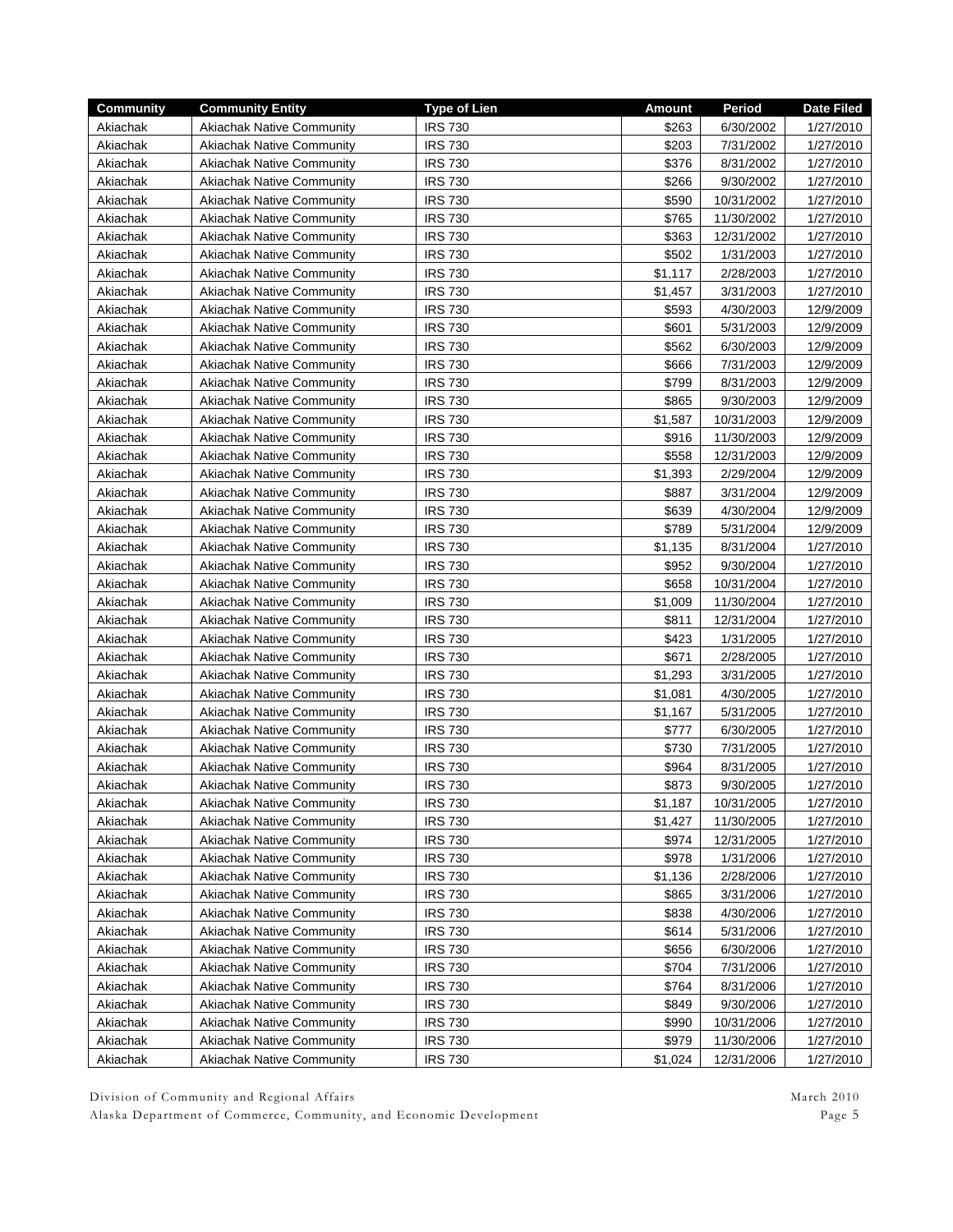| Akiachak<br><b>IRS 730</b><br>\$601<br>1/31/2007<br>12/9/2009<br><b>Akiachak Native Community</b><br><b>IRS 730</b><br>\$518<br>Akiachak<br>2/28/2007<br>12/9/2009<br><b>Akiachak Native Community</b><br>\$797<br><b>IRS 730</b><br>3/31/2007<br>Akiachak<br><b>Akiachak Native Community</b><br>12/9/2009<br><b>IRS 730</b><br>\$963<br>Akiachak<br><b>Akiachak Native Community</b><br>5/31/2007<br>12/9/2009<br>\$772<br><b>Akiachak Native Community</b><br><b>IRS 730</b><br>6/30/2007<br>12/9/2009<br>Akiachak<br><b>Akiachak Native Community</b><br><b>IRS 730</b><br>\$555<br>7/31/2007<br>Akiachak<br>12/9/2009<br><b>IRS 730</b><br>\$1,246<br>Akiachak<br><b>Akiachak Native Community</b><br>8/31/2007<br>12/9/2009<br><b>IRS 730</b><br>\$579<br>Akiachak<br><b>Akiachak Native Community</b><br>9/30/2007<br>12/9/2009<br><b>IRS 730</b><br>\$619<br>10/31/2007<br>Akiachak<br><b>Akiachak Native Community</b><br>12/9/2009<br><b>IRS 730</b><br><b>Akiachak Native Community</b><br>\$1,469<br>11/30/2007<br>12/9/2009<br>Akiachak<br><b>IRS 730</b><br>\$1,015<br>Akiachak<br><b>Akiachak Native Community</b><br>12/31/2010<br>12/9/2009<br>Akiachak<br><b>Akiachak Native Community</b><br><b>IRS 730</b><br>\$687<br>7/31/2004<br>1/27/2010<br><b>IRS 11C</b><br>\$1,023<br>7/1/2003<br>Akiachak<br><b>Akiachak Native Community</b><br>1/15/2010<br><b>IRS 11C</b><br>Akiachak<br><b>Akiachak Native Community</b><br>\$942<br>7/1/2005<br>1/15/2010<br><b>Akiachak Native Community</b><br><b>IRS 11C</b><br>\$799<br>7/1/2006<br>1/15/2010<br>Akiachak<br><b>Akiachak Native Community</b><br><b>IRS 11C</b><br>\$780<br>7/1/2007<br>1/15/2010<br>Akiachak<br><b>Akiachak Native Community</b><br><b>IRS 941</b><br>\$19,621<br>12/31/2008<br>1/15/2010<br>Akiachak<br><b>Akiachak Native Community</b><br><b>IRS 941</b><br>Akiachak<br>\$29,014<br>3/31/2009<br>1/15/2010<br>Akiachak<br><b>Akiachak Native Community</b><br><b>IRS 941</b><br>\$18,100<br>6/30/2009<br>1/15/2010<br>Akiachak<br><b>Akiachak Native Community</b><br><b>IRS 941</b><br>\$9,740<br>9/30/2009<br>1/15/2010<br><b>Total</b><br>Akiachak<br><b>Akiachak Native Community</b><br>\$134,331<br><b>IRS 941</b><br>Akiak<br>12/31/1998<br>1/14/2004<br>City of Akiak<br>\$5,588<br>Akiak<br><b>IRS 941</b><br>3/31/1999<br>1/14/2004<br>City of Akiak<br>\$10,738<br>Akiak<br><b>IRS 941</b><br>\$10,470<br>6/30/1999<br>1/14/2004<br>City of Akiak<br>Akiak<br><b>IRS 941</b><br>City of Akiak<br>\$3,890<br>9/30/1999<br>1/14/2004<br>Akiak<br>City of Akiak<br><b>IRS 941</b><br>\$9,562<br>12/31/1999<br>1/14/2004<br>Akiak<br><b>IRS 941</b><br>\$10,325<br>City of Akiak<br>3/31/2000<br>1/14/2004<br>Akiak<br><b>IRS 941</b><br>\$10,116<br>6/30/2000<br>City of Akiak<br>1/14/2004<br>Akiak<br><b>IRS 941</b><br>\$9,912<br>City of Akiak<br>9/30/2000<br>1/14/2004<br><b>IRS 941</b><br>\$9,897<br>Akiak<br>City of Akiak<br>12/31/2000<br>1/14/2004<br><b>IRS 941</b><br>\$10,164<br>Akiak<br>City of Akiak<br>3/31/2001<br>1/14/2004<br><b>IRS 941</b><br>Akiak<br>City of Akiak<br>\$10,637<br>6/30/2001<br>1/14/2004<br><b>IRS 941</b><br>Akiak<br>City of Akiak<br>\$10,671<br>9/30/2001<br>1/14/2004<br><b>IRS 941</b><br>Akiak<br>City of Akiak<br>\$11,619<br>12/31/2001<br>1/14/2004<br><b>Akiak</b><br><b>City of Akiak</b><br><b>Total</b><br>\$123,590<br>Alatna Village Council<br>Alaska Employment Security Tax<br>\$704<br>9/30/2008<br>2/8/2010<br>Alatna<br>Alatna Village Council<br>\$466<br>12/31/2008<br>2/8/2010<br>Alatna<br>Alaska Employment Security Tax<br>6/30/2009<br>2/8/2010<br>Alatna Village Council<br>\$569<br>Alatna<br>Alaska Employment Security Tax<br>Alatna Village Council<br>\$2,765<br>2/8/2010<br>Alatna<br>Alaska Employment Security Tax<br>9/30/2009<br>Alatna<br><b>Alatna Village Council</b><br><b>Total</b><br>\$4,504<br>Native Village of Ambler<br>\$70,243<br>Ambler<br>Default Judgment<br>6/10/2005<br>6/21/2005<br><b>Native Village of Ambler</b><br>Ambler<br><b>Total</b><br>\$70,243<br><b>IRS 941</b><br>\$34,042<br>12/31/2000<br>Aniak<br>Kuskokwim Native Association<br>6/9/2008<br>Aniak<br>Kuskokwim Native Association<br><b>IRS 941</b><br>\$99,530<br>3/31/2001<br>6/16/2008<br>Aniak<br>Kuskokwim Native Association<br><b>IRS 941</b><br>\$23,492<br>6/30/2001<br>6/9/2008<br><b>IRS 941</b><br>9/30/2001<br>Aniak<br>Kuskokwim Native Association<br>\$127,267<br>7/28/2008<br><b>IRS 941</b><br>12/31/2001<br>Aniak<br>Kuskokwim Native Association<br>\$88,534<br>7/1/2008<br><b>IRS 941</b><br>\$37,104<br>3/31/2002<br>Aniak<br>Kuskokwim Native Association<br>6/9/2008<br><b>IRS 941</b><br>Aniak<br>Kuskokwim Native Association<br>\$167,081<br>6/30/2002<br>6/9/2008<br><b>IRS 941</b><br>\$222,855<br>9/30/2002<br>Aniak<br>Kuskokwim Native Association<br>6/9/2008<br><b>IRS 941</b><br>12/31/2002<br>Aniak<br>Kuskokwim Native Association<br>\$111,071<br>6/9/2008<br><b>IRS 941</b><br>\$106,399<br>Aniak<br>Kuskokwim Native Association<br>3/31/2003<br>6/9/2008 | <b>Community</b> | <b>Community Entity</b> | <b>Type of Lien</b> | <b>Amount</b> | Period | Date Filed |
|----------------------------------------------------------------------------------------------------------------------------------------------------------------------------------------------------------------------------------------------------------------------------------------------------------------------------------------------------------------------------------------------------------------------------------------------------------------------------------------------------------------------------------------------------------------------------------------------------------------------------------------------------------------------------------------------------------------------------------------------------------------------------------------------------------------------------------------------------------------------------------------------------------------------------------------------------------------------------------------------------------------------------------------------------------------------------------------------------------------------------------------------------------------------------------------------------------------------------------------------------------------------------------------------------------------------------------------------------------------------------------------------------------------------------------------------------------------------------------------------------------------------------------------------------------------------------------------------------------------------------------------------------------------------------------------------------------------------------------------------------------------------------------------------------------------------------------------------------------------------------------------------------------------------------------------------------------------------------------------------------------------------------------------------------------------------------------------------------------------------------------------------------------------------------------------------------------------------------------------------------------------------------------------------------------------------------------------------------------------------------------------------------------------------------------------------------------------------------------------------------------------------------------------------------------------------------------------------------------------------------------------------------------------------------------------------------------------------------------------------------------------------------------------------------------------------------------------------------------------------------------------------------------------------------------------------------------------------------------------------------------------------------------------------------------------------------------------------------------------------------------------------------------------------------------------------------------------------------------------------------------------------------------------------------------------------------------------------------------------------------------------------------------------------------------------------------------------------------------------------------------------------------------------------------------------------------------------------------------------------------------------------------------------------------------------------------------------------------------------------------------------------------------------------------------------------------------------------------------------------------------------------------------------------------------------------------------------------------------------------------------------------------------------------------------------------------------------------------------------------------------------------------------------------------------------------------------------------------------------------------------------------------------------------------------------------------------------------------------------------------------------------------------------------------------------------------------------------------------------------------------------------------------------------------------------------------------------------------------------------------------------------------------------------------------------------------------------------------------------------------------------------------------------------------------------------------------------------------------------------------------------------------------------------------------------------------------------------------------------------------------------------------------------------------------------------------|------------------|-------------------------|---------------------|---------------|--------|------------|
|                                                                                                                                                                                                                                                                                                                                                                                                                                                                                                                                                                                                                                                                                                                                                                                                                                                                                                                                                                                                                                                                                                                                                                                                                                                                                                                                                                                                                                                                                                                                                                                                                                                                                                                                                                                                                                                                                                                                                                                                                                                                                                                                                                                                                                                                                                                                                                                                                                                                                                                                                                                                                                                                                                                                                                                                                                                                                                                                                                                                                                                                                                                                                                                                                                                                                                                                                                                                                                                                                                                                                                                                                                                                                                                                                                                                                                                                                                                                                                                                                                                                                                                                                                                                                                                                                                                                                                                                                                                                                                                                                                                                                                                                                                                                                                                                                                                                                                                                                                                                                                                                            |                  |                         |                     |               |        |            |
|                                                                                                                                                                                                                                                                                                                                                                                                                                                                                                                                                                                                                                                                                                                                                                                                                                                                                                                                                                                                                                                                                                                                                                                                                                                                                                                                                                                                                                                                                                                                                                                                                                                                                                                                                                                                                                                                                                                                                                                                                                                                                                                                                                                                                                                                                                                                                                                                                                                                                                                                                                                                                                                                                                                                                                                                                                                                                                                                                                                                                                                                                                                                                                                                                                                                                                                                                                                                                                                                                                                                                                                                                                                                                                                                                                                                                                                                                                                                                                                                                                                                                                                                                                                                                                                                                                                                                                                                                                                                                                                                                                                                                                                                                                                                                                                                                                                                                                                                                                                                                                                                            |                  |                         |                     |               |        |            |
|                                                                                                                                                                                                                                                                                                                                                                                                                                                                                                                                                                                                                                                                                                                                                                                                                                                                                                                                                                                                                                                                                                                                                                                                                                                                                                                                                                                                                                                                                                                                                                                                                                                                                                                                                                                                                                                                                                                                                                                                                                                                                                                                                                                                                                                                                                                                                                                                                                                                                                                                                                                                                                                                                                                                                                                                                                                                                                                                                                                                                                                                                                                                                                                                                                                                                                                                                                                                                                                                                                                                                                                                                                                                                                                                                                                                                                                                                                                                                                                                                                                                                                                                                                                                                                                                                                                                                                                                                                                                                                                                                                                                                                                                                                                                                                                                                                                                                                                                                                                                                                                                            |                  |                         |                     |               |        |            |
|                                                                                                                                                                                                                                                                                                                                                                                                                                                                                                                                                                                                                                                                                                                                                                                                                                                                                                                                                                                                                                                                                                                                                                                                                                                                                                                                                                                                                                                                                                                                                                                                                                                                                                                                                                                                                                                                                                                                                                                                                                                                                                                                                                                                                                                                                                                                                                                                                                                                                                                                                                                                                                                                                                                                                                                                                                                                                                                                                                                                                                                                                                                                                                                                                                                                                                                                                                                                                                                                                                                                                                                                                                                                                                                                                                                                                                                                                                                                                                                                                                                                                                                                                                                                                                                                                                                                                                                                                                                                                                                                                                                                                                                                                                                                                                                                                                                                                                                                                                                                                                                                            |                  |                         |                     |               |        |            |
|                                                                                                                                                                                                                                                                                                                                                                                                                                                                                                                                                                                                                                                                                                                                                                                                                                                                                                                                                                                                                                                                                                                                                                                                                                                                                                                                                                                                                                                                                                                                                                                                                                                                                                                                                                                                                                                                                                                                                                                                                                                                                                                                                                                                                                                                                                                                                                                                                                                                                                                                                                                                                                                                                                                                                                                                                                                                                                                                                                                                                                                                                                                                                                                                                                                                                                                                                                                                                                                                                                                                                                                                                                                                                                                                                                                                                                                                                                                                                                                                                                                                                                                                                                                                                                                                                                                                                                                                                                                                                                                                                                                                                                                                                                                                                                                                                                                                                                                                                                                                                                                                            |                  |                         |                     |               |        |            |
|                                                                                                                                                                                                                                                                                                                                                                                                                                                                                                                                                                                                                                                                                                                                                                                                                                                                                                                                                                                                                                                                                                                                                                                                                                                                                                                                                                                                                                                                                                                                                                                                                                                                                                                                                                                                                                                                                                                                                                                                                                                                                                                                                                                                                                                                                                                                                                                                                                                                                                                                                                                                                                                                                                                                                                                                                                                                                                                                                                                                                                                                                                                                                                                                                                                                                                                                                                                                                                                                                                                                                                                                                                                                                                                                                                                                                                                                                                                                                                                                                                                                                                                                                                                                                                                                                                                                                                                                                                                                                                                                                                                                                                                                                                                                                                                                                                                                                                                                                                                                                                                                            |                  |                         |                     |               |        |            |
|                                                                                                                                                                                                                                                                                                                                                                                                                                                                                                                                                                                                                                                                                                                                                                                                                                                                                                                                                                                                                                                                                                                                                                                                                                                                                                                                                                                                                                                                                                                                                                                                                                                                                                                                                                                                                                                                                                                                                                                                                                                                                                                                                                                                                                                                                                                                                                                                                                                                                                                                                                                                                                                                                                                                                                                                                                                                                                                                                                                                                                                                                                                                                                                                                                                                                                                                                                                                                                                                                                                                                                                                                                                                                                                                                                                                                                                                                                                                                                                                                                                                                                                                                                                                                                                                                                                                                                                                                                                                                                                                                                                                                                                                                                                                                                                                                                                                                                                                                                                                                                                                            |                  |                         |                     |               |        |            |
|                                                                                                                                                                                                                                                                                                                                                                                                                                                                                                                                                                                                                                                                                                                                                                                                                                                                                                                                                                                                                                                                                                                                                                                                                                                                                                                                                                                                                                                                                                                                                                                                                                                                                                                                                                                                                                                                                                                                                                                                                                                                                                                                                                                                                                                                                                                                                                                                                                                                                                                                                                                                                                                                                                                                                                                                                                                                                                                                                                                                                                                                                                                                                                                                                                                                                                                                                                                                                                                                                                                                                                                                                                                                                                                                                                                                                                                                                                                                                                                                                                                                                                                                                                                                                                                                                                                                                                                                                                                                                                                                                                                                                                                                                                                                                                                                                                                                                                                                                                                                                                                                            |                  |                         |                     |               |        |            |
|                                                                                                                                                                                                                                                                                                                                                                                                                                                                                                                                                                                                                                                                                                                                                                                                                                                                                                                                                                                                                                                                                                                                                                                                                                                                                                                                                                                                                                                                                                                                                                                                                                                                                                                                                                                                                                                                                                                                                                                                                                                                                                                                                                                                                                                                                                                                                                                                                                                                                                                                                                                                                                                                                                                                                                                                                                                                                                                                                                                                                                                                                                                                                                                                                                                                                                                                                                                                                                                                                                                                                                                                                                                                                                                                                                                                                                                                                                                                                                                                                                                                                                                                                                                                                                                                                                                                                                                                                                                                                                                                                                                                                                                                                                                                                                                                                                                                                                                                                                                                                                                                            |                  |                         |                     |               |        |            |
|                                                                                                                                                                                                                                                                                                                                                                                                                                                                                                                                                                                                                                                                                                                                                                                                                                                                                                                                                                                                                                                                                                                                                                                                                                                                                                                                                                                                                                                                                                                                                                                                                                                                                                                                                                                                                                                                                                                                                                                                                                                                                                                                                                                                                                                                                                                                                                                                                                                                                                                                                                                                                                                                                                                                                                                                                                                                                                                                                                                                                                                                                                                                                                                                                                                                                                                                                                                                                                                                                                                                                                                                                                                                                                                                                                                                                                                                                                                                                                                                                                                                                                                                                                                                                                                                                                                                                                                                                                                                                                                                                                                                                                                                                                                                                                                                                                                                                                                                                                                                                                                                            |                  |                         |                     |               |        |            |
|                                                                                                                                                                                                                                                                                                                                                                                                                                                                                                                                                                                                                                                                                                                                                                                                                                                                                                                                                                                                                                                                                                                                                                                                                                                                                                                                                                                                                                                                                                                                                                                                                                                                                                                                                                                                                                                                                                                                                                                                                                                                                                                                                                                                                                                                                                                                                                                                                                                                                                                                                                                                                                                                                                                                                                                                                                                                                                                                                                                                                                                                                                                                                                                                                                                                                                                                                                                                                                                                                                                                                                                                                                                                                                                                                                                                                                                                                                                                                                                                                                                                                                                                                                                                                                                                                                                                                                                                                                                                                                                                                                                                                                                                                                                                                                                                                                                                                                                                                                                                                                                                            |                  |                         |                     |               |        |            |
|                                                                                                                                                                                                                                                                                                                                                                                                                                                                                                                                                                                                                                                                                                                                                                                                                                                                                                                                                                                                                                                                                                                                                                                                                                                                                                                                                                                                                                                                                                                                                                                                                                                                                                                                                                                                                                                                                                                                                                                                                                                                                                                                                                                                                                                                                                                                                                                                                                                                                                                                                                                                                                                                                                                                                                                                                                                                                                                                                                                                                                                                                                                                                                                                                                                                                                                                                                                                                                                                                                                                                                                                                                                                                                                                                                                                                                                                                                                                                                                                                                                                                                                                                                                                                                                                                                                                                                                                                                                                                                                                                                                                                                                                                                                                                                                                                                                                                                                                                                                                                                                                            |                  |                         |                     |               |        |            |
|                                                                                                                                                                                                                                                                                                                                                                                                                                                                                                                                                                                                                                                                                                                                                                                                                                                                                                                                                                                                                                                                                                                                                                                                                                                                                                                                                                                                                                                                                                                                                                                                                                                                                                                                                                                                                                                                                                                                                                                                                                                                                                                                                                                                                                                                                                                                                                                                                                                                                                                                                                                                                                                                                                                                                                                                                                                                                                                                                                                                                                                                                                                                                                                                                                                                                                                                                                                                                                                                                                                                                                                                                                                                                                                                                                                                                                                                                                                                                                                                                                                                                                                                                                                                                                                                                                                                                                                                                                                                                                                                                                                                                                                                                                                                                                                                                                                                                                                                                                                                                                                                            |                  |                         |                     |               |        |            |
|                                                                                                                                                                                                                                                                                                                                                                                                                                                                                                                                                                                                                                                                                                                                                                                                                                                                                                                                                                                                                                                                                                                                                                                                                                                                                                                                                                                                                                                                                                                                                                                                                                                                                                                                                                                                                                                                                                                                                                                                                                                                                                                                                                                                                                                                                                                                                                                                                                                                                                                                                                                                                                                                                                                                                                                                                                                                                                                                                                                                                                                                                                                                                                                                                                                                                                                                                                                                                                                                                                                                                                                                                                                                                                                                                                                                                                                                                                                                                                                                                                                                                                                                                                                                                                                                                                                                                                                                                                                                                                                                                                                                                                                                                                                                                                                                                                                                                                                                                                                                                                                                            |                  |                         |                     |               |        |            |
|                                                                                                                                                                                                                                                                                                                                                                                                                                                                                                                                                                                                                                                                                                                                                                                                                                                                                                                                                                                                                                                                                                                                                                                                                                                                                                                                                                                                                                                                                                                                                                                                                                                                                                                                                                                                                                                                                                                                                                                                                                                                                                                                                                                                                                                                                                                                                                                                                                                                                                                                                                                                                                                                                                                                                                                                                                                                                                                                                                                                                                                                                                                                                                                                                                                                                                                                                                                                                                                                                                                                                                                                                                                                                                                                                                                                                                                                                                                                                                                                                                                                                                                                                                                                                                                                                                                                                                                                                                                                                                                                                                                                                                                                                                                                                                                                                                                                                                                                                                                                                                                                            |                  |                         |                     |               |        |            |
|                                                                                                                                                                                                                                                                                                                                                                                                                                                                                                                                                                                                                                                                                                                                                                                                                                                                                                                                                                                                                                                                                                                                                                                                                                                                                                                                                                                                                                                                                                                                                                                                                                                                                                                                                                                                                                                                                                                                                                                                                                                                                                                                                                                                                                                                                                                                                                                                                                                                                                                                                                                                                                                                                                                                                                                                                                                                                                                                                                                                                                                                                                                                                                                                                                                                                                                                                                                                                                                                                                                                                                                                                                                                                                                                                                                                                                                                                                                                                                                                                                                                                                                                                                                                                                                                                                                                                                                                                                                                                                                                                                                                                                                                                                                                                                                                                                                                                                                                                                                                                                                                            |                  |                         |                     |               |        |            |
|                                                                                                                                                                                                                                                                                                                                                                                                                                                                                                                                                                                                                                                                                                                                                                                                                                                                                                                                                                                                                                                                                                                                                                                                                                                                                                                                                                                                                                                                                                                                                                                                                                                                                                                                                                                                                                                                                                                                                                                                                                                                                                                                                                                                                                                                                                                                                                                                                                                                                                                                                                                                                                                                                                                                                                                                                                                                                                                                                                                                                                                                                                                                                                                                                                                                                                                                                                                                                                                                                                                                                                                                                                                                                                                                                                                                                                                                                                                                                                                                                                                                                                                                                                                                                                                                                                                                                                                                                                                                                                                                                                                                                                                                                                                                                                                                                                                                                                                                                                                                                                                                            |                  |                         |                     |               |        |            |
|                                                                                                                                                                                                                                                                                                                                                                                                                                                                                                                                                                                                                                                                                                                                                                                                                                                                                                                                                                                                                                                                                                                                                                                                                                                                                                                                                                                                                                                                                                                                                                                                                                                                                                                                                                                                                                                                                                                                                                                                                                                                                                                                                                                                                                                                                                                                                                                                                                                                                                                                                                                                                                                                                                                                                                                                                                                                                                                                                                                                                                                                                                                                                                                                                                                                                                                                                                                                                                                                                                                                                                                                                                                                                                                                                                                                                                                                                                                                                                                                                                                                                                                                                                                                                                                                                                                                                                                                                                                                                                                                                                                                                                                                                                                                                                                                                                                                                                                                                                                                                                                                            |                  |                         |                     |               |        |            |
|                                                                                                                                                                                                                                                                                                                                                                                                                                                                                                                                                                                                                                                                                                                                                                                                                                                                                                                                                                                                                                                                                                                                                                                                                                                                                                                                                                                                                                                                                                                                                                                                                                                                                                                                                                                                                                                                                                                                                                                                                                                                                                                                                                                                                                                                                                                                                                                                                                                                                                                                                                                                                                                                                                                                                                                                                                                                                                                                                                                                                                                                                                                                                                                                                                                                                                                                                                                                                                                                                                                                                                                                                                                                                                                                                                                                                                                                                                                                                                                                                                                                                                                                                                                                                                                                                                                                                                                                                                                                                                                                                                                                                                                                                                                                                                                                                                                                                                                                                                                                                                                                            |                  |                         |                     |               |        |            |
|                                                                                                                                                                                                                                                                                                                                                                                                                                                                                                                                                                                                                                                                                                                                                                                                                                                                                                                                                                                                                                                                                                                                                                                                                                                                                                                                                                                                                                                                                                                                                                                                                                                                                                                                                                                                                                                                                                                                                                                                                                                                                                                                                                                                                                                                                                                                                                                                                                                                                                                                                                                                                                                                                                                                                                                                                                                                                                                                                                                                                                                                                                                                                                                                                                                                                                                                                                                                                                                                                                                                                                                                                                                                                                                                                                                                                                                                                                                                                                                                                                                                                                                                                                                                                                                                                                                                                                                                                                                                                                                                                                                                                                                                                                                                                                                                                                                                                                                                                                                                                                                                            |                  |                         |                     |               |        |            |
|                                                                                                                                                                                                                                                                                                                                                                                                                                                                                                                                                                                                                                                                                                                                                                                                                                                                                                                                                                                                                                                                                                                                                                                                                                                                                                                                                                                                                                                                                                                                                                                                                                                                                                                                                                                                                                                                                                                                                                                                                                                                                                                                                                                                                                                                                                                                                                                                                                                                                                                                                                                                                                                                                                                                                                                                                                                                                                                                                                                                                                                                                                                                                                                                                                                                                                                                                                                                                                                                                                                                                                                                                                                                                                                                                                                                                                                                                                                                                                                                                                                                                                                                                                                                                                                                                                                                                                                                                                                                                                                                                                                                                                                                                                                                                                                                                                                                                                                                                                                                                                                                            |                  |                         |                     |               |        |            |
|                                                                                                                                                                                                                                                                                                                                                                                                                                                                                                                                                                                                                                                                                                                                                                                                                                                                                                                                                                                                                                                                                                                                                                                                                                                                                                                                                                                                                                                                                                                                                                                                                                                                                                                                                                                                                                                                                                                                                                                                                                                                                                                                                                                                                                                                                                                                                                                                                                                                                                                                                                                                                                                                                                                                                                                                                                                                                                                                                                                                                                                                                                                                                                                                                                                                                                                                                                                                                                                                                                                                                                                                                                                                                                                                                                                                                                                                                                                                                                                                                                                                                                                                                                                                                                                                                                                                                                                                                                                                                                                                                                                                                                                                                                                                                                                                                                                                                                                                                                                                                                                                            |                  |                         |                     |               |        |            |
|                                                                                                                                                                                                                                                                                                                                                                                                                                                                                                                                                                                                                                                                                                                                                                                                                                                                                                                                                                                                                                                                                                                                                                                                                                                                                                                                                                                                                                                                                                                                                                                                                                                                                                                                                                                                                                                                                                                                                                                                                                                                                                                                                                                                                                                                                                                                                                                                                                                                                                                                                                                                                                                                                                                                                                                                                                                                                                                                                                                                                                                                                                                                                                                                                                                                                                                                                                                                                                                                                                                                                                                                                                                                                                                                                                                                                                                                                                                                                                                                                                                                                                                                                                                                                                                                                                                                                                                                                                                                                                                                                                                                                                                                                                                                                                                                                                                                                                                                                                                                                                                                            |                  |                         |                     |               |        |            |
|                                                                                                                                                                                                                                                                                                                                                                                                                                                                                                                                                                                                                                                                                                                                                                                                                                                                                                                                                                                                                                                                                                                                                                                                                                                                                                                                                                                                                                                                                                                                                                                                                                                                                                                                                                                                                                                                                                                                                                                                                                                                                                                                                                                                                                                                                                                                                                                                                                                                                                                                                                                                                                                                                                                                                                                                                                                                                                                                                                                                                                                                                                                                                                                                                                                                                                                                                                                                                                                                                                                                                                                                                                                                                                                                                                                                                                                                                                                                                                                                                                                                                                                                                                                                                                                                                                                                                                                                                                                                                                                                                                                                                                                                                                                                                                                                                                                                                                                                                                                                                                                                            |                  |                         |                     |               |        |            |
|                                                                                                                                                                                                                                                                                                                                                                                                                                                                                                                                                                                                                                                                                                                                                                                                                                                                                                                                                                                                                                                                                                                                                                                                                                                                                                                                                                                                                                                                                                                                                                                                                                                                                                                                                                                                                                                                                                                                                                                                                                                                                                                                                                                                                                                                                                                                                                                                                                                                                                                                                                                                                                                                                                                                                                                                                                                                                                                                                                                                                                                                                                                                                                                                                                                                                                                                                                                                                                                                                                                                                                                                                                                                                                                                                                                                                                                                                                                                                                                                                                                                                                                                                                                                                                                                                                                                                                                                                                                                                                                                                                                                                                                                                                                                                                                                                                                                                                                                                                                                                                                                            |                  |                         |                     |               |        |            |
|                                                                                                                                                                                                                                                                                                                                                                                                                                                                                                                                                                                                                                                                                                                                                                                                                                                                                                                                                                                                                                                                                                                                                                                                                                                                                                                                                                                                                                                                                                                                                                                                                                                                                                                                                                                                                                                                                                                                                                                                                                                                                                                                                                                                                                                                                                                                                                                                                                                                                                                                                                                                                                                                                                                                                                                                                                                                                                                                                                                                                                                                                                                                                                                                                                                                                                                                                                                                                                                                                                                                                                                                                                                                                                                                                                                                                                                                                                                                                                                                                                                                                                                                                                                                                                                                                                                                                                                                                                                                                                                                                                                                                                                                                                                                                                                                                                                                                                                                                                                                                                                                            |                  |                         |                     |               |        |            |
|                                                                                                                                                                                                                                                                                                                                                                                                                                                                                                                                                                                                                                                                                                                                                                                                                                                                                                                                                                                                                                                                                                                                                                                                                                                                                                                                                                                                                                                                                                                                                                                                                                                                                                                                                                                                                                                                                                                                                                                                                                                                                                                                                                                                                                                                                                                                                                                                                                                                                                                                                                                                                                                                                                                                                                                                                                                                                                                                                                                                                                                                                                                                                                                                                                                                                                                                                                                                                                                                                                                                                                                                                                                                                                                                                                                                                                                                                                                                                                                                                                                                                                                                                                                                                                                                                                                                                                                                                                                                                                                                                                                                                                                                                                                                                                                                                                                                                                                                                                                                                                                                            |                  |                         |                     |               |        |            |
|                                                                                                                                                                                                                                                                                                                                                                                                                                                                                                                                                                                                                                                                                                                                                                                                                                                                                                                                                                                                                                                                                                                                                                                                                                                                                                                                                                                                                                                                                                                                                                                                                                                                                                                                                                                                                                                                                                                                                                                                                                                                                                                                                                                                                                                                                                                                                                                                                                                                                                                                                                                                                                                                                                                                                                                                                                                                                                                                                                                                                                                                                                                                                                                                                                                                                                                                                                                                                                                                                                                                                                                                                                                                                                                                                                                                                                                                                                                                                                                                                                                                                                                                                                                                                                                                                                                                                                                                                                                                                                                                                                                                                                                                                                                                                                                                                                                                                                                                                                                                                                                                            |                  |                         |                     |               |        |            |
|                                                                                                                                                                                                                                                                                                                                                                                                                                                                                                                                                                                                                                                                                                                                                                                                                                                                                                                                                                                                                                                                                                                                                                                                                                                                                                                                                                                                                                                                                                                                                                                                                                                                                                                                                                                                                                                                                                                                                                                                                                                                                                                                                                                                                                                                                                                                                                                                                                                                                                                                                                                                                                                                                                                                                                                                                                                                                                                                                                                                                                                                                                                                                                                                                                                                                                                                                                                                                                                                                                                                                                                                                                                                                                                                                                                                                                                                                                                                                                                                                                                                                                                                                                                                                                                                                                                                                                                                                                                                                                                                                                                                                                                                                                                                                                                                                                                                                                                                                                                                                                                                            |                  |                         |                     |               |        |            |
|                                                                                                                                                                                                                                                                                                                                                                                                                                                                                                                                                                                                                                                                                                                                                                                                                                                                                                                                                                                                                                                                                                                                                                                                                                                                                                                                                                                                                                                                                                                                                                                                                                                                                                                                                                                                                                                                                                                                                                                                                                                                                                                                                                                                                                                                                                                                                                                                                                                                                                                                                                                                                                                                                                                                                                                                                                                                                                                                                                                                                                                                                                                                                                                                                                                                                                                                                                                                                                                                                                                                                                                                                                                                                                                                                                                                                                                                                                                                                                                                                                                                                                                                                                                                                                                                                                                                                                                                                                                                                                                                                                                                                                                                                                                                                                                                                                                                                                                                                                                                                                                                            |                  |                         |                     |               |        |            |
|                                                                                                                                                                                                                                                                                                                                                                                                                                                                                                                                                                                                                                                                                                                                                                                                                                                                                                                                                                                                                                                                                                                                                                                                                                                                                                                                                                                                                                                                                                                                                                                                                                                                                                                                                                                                                                                                                                                                                                                                                                                                                                                                                                                                                                                                                                                                                                                                                                                                                                                                                                                                                                                                                                                                                                                                                                                                                                                                                                                                                                                                                                                                                                                                                                                                                                                                                                                                                                                                                                                                                                                                                                                                                                                                                                                                                                                                                                                                                                                                                                                                                                                                                                                                                                                                                                                                                                                                                                                                                                                                                                                                                                                                                                                                                                                                                                                                                                                                                                                                                                                                            |                  |                         |                     |               |        |            |
|                                                                                                                                                                                                                                                                                                                                                                                                                                                                                                                                                                                                                                                                                                                                                                                                                                                                                                                                                                                                                                                                                                                                                                                                                                                                                                                                                                                                                                                                                                                                                                                                                                                                                                                                                                                                                                                                                                                                                                                                                                                                                                                                                                                                                                                                                                                                                                                                                                                                                                                                                                                                                                                                                                                                                                                                                                                                                                                                                                                                                                                                                                                                                                                                                                                                                                                                                                                                                                                                                                                                                                                                                                                                                                                                                                                                                                                                                                                                                                                                                                                                                                                                                                                                                                                                                                                                                                                                                                                                                                                                                                                                                                                                                                                                                                                                                                                                                                                                                                                                                                                                            |                  |                         |                     |               |        |            |
|                                                                                                                                                                                                                                                                                                                                                                                                                                                                                                                                                                                                                                                                                                                                                                                                                                                                                                                                                                                                                                                                                                                                                                                                                                                                                                                                                                                                                                                                                                                                                                                                                                                                                                                                                                                                                                                                                                                                                                                                                                                                                                                                                                                                                                                                                                                                                                                                                                                                                                                                                                                                                                                                                                                                                                                                                                                                                                                                                                                                                                                                                                                                                                                                                                                                                                                                                                                                                                                                                                                                                                                                                                                                                                                                                                                                                                                                                                                                                                                                                                                                                                                                                                                                                                                                                                                                                                                                                                                                                                                                                                                                                                                                                                                                                                                                                                                                                                                                                                                                                                                                            |                  |                         |                     |               |        |            |
|                                                                                                                                                                                                                                                                                                                                                                                                                                                                                                                                                                                                                                                                                                                                                                                                                                                                                                                                                                                                                                                                                                                                                                                                                                                                                                                                                                                                                                                                                                                                                                                                                                                                                                                                                                                                                                                                                                                                                                                                                                                                                                                                                                                                                                                                                                                                                                                                                                                                                                                                                                                                                                                                                                                                                                                                                                                                                                                                                                                                                                                                                                                                                                                                                                                                                                                                                                                                                                                                                                                                                                                                                                                                                                                                                                                                                                                                                                                                                                                                                                                                                                                                                                                                                                                                                                                                                                                                                                                                                                                                                                                                                                                                                                                                                                                                                                                                                                                                                                                                                                                                            |                  |                         |                     |               |        |            |
|                                                                                                                                                                                                                                                                                                                                                                                                                                                                                                                                                                                                                                                                                                                                                                                                                                                                                                                                                                                                                                                                                                                                                                                                                                                                                                                                                                                                                                                                                                                                                                                                                                                                                                                                                                                                                                                                                                                                                                                                                                                                                                                                                                                                                                                                                                                                                                                                                                                                                                                                                                                                                                                                                                                                                                                                                                                                                                                                                                                                                                                                                                                                                                                                                                                                                                                                                                                                                                                                                                                                                                                                                                                                                                                                                                                                                                                                                                                                                                                                                                                                                                                                                                                                                                                                                                                                                                                                                                                                                                                                                                                                                                                                                                                                                                                                                                                                                                                                                                                                                                                                            |                  |                         |                     |               |        |            |
|                                                                                                                                                                                                                                                                                                                                                                                                                                                                                                                                                                                                                                                                                                                                                                                                                                                                                                                                                                                                                                                                                                                                                                                                                                                                                                                                                                                                                                                                                                                                                                                                                                                                                                                                                                                                                                                                                                                                                                                                                                                                                                                                                                                                                                                                                                                                                                                                                                                                                                                                                                                                                                                                                                                                                                                                                                                                                                                                                                                                                                                                                                                                                                                                                                                                                                                                                                                                                                                                                                                                                                                                                                                                                                                                                                                                                                                                                                                                                                                                                                                                                                                                                                                                                                                                                                                                                                                                                                                                                                                                                                                                                                                                                                                                                                                                                                                                                                                                                                                                                                                                            |                  |                         |                     |               |        |            |
|                                                                                                                                                                                                                                                                                                                                                                                                                                                                                                                                                                                                                                                                                                                                                                                                                                                                                                                                                                                                                                                                                                                                                                                                                                                                                                                                                                                                                                                                                                                                                                                                                                                                                                                                                                                                                                                                                                                                                                                                                                                                                                                                                                                                                                                                                                                                                                                                                                                                                                                                                                                                                                                                                                                                                                                                                                                                                                                                                                                                                                                                                                                                                                                                                                                                                                                                                                                                                                                                                                                                                                                                                                                                                                                                                                                                                                                                                                                                                                                                                                                                                                                                                                                                                                                                                                                                                                                                                                                                                                                                                                                                                                                                                                                                                                                                                                                                                                                                                                                                                                                                            |                  |                         |                     |               |        |            |
|                                                                                                                                                                                                                                                                                                                                                                                                                                                                                                                                                                                                                                                                                                                                                                                                                                                                                                                                                                                                                                                                                                                                                                                                                                                                                                                                                                                                                                                                                                                                                                                                                                                                                                                                                                                                                                                                                                                                                                                                                                                                                                                                                                                                                                                                                                                                                                                                                                                                                                                                                                                                                                                                                                                                                                                                                                                                                                                                                                                                                                                                                                                                                                                                                                                                                                                                                                                                                                                                                                                                                                                                                                                                                                                                                                                                                                                                                                                                                                                                                                                                                                                                                                                                                                                                                                                                                                                                                                                                                                                                                                                                                                                                                                                                                                                                                                                                                                                                                                                                                                                                            |                  |                         |                     |               |        |            |
|                                                                                                                                                                                                                                                                                                                                                                                                                                                                                                                                                                                                                                                                                                                                                                                                                                                                                                                                                                                                                                                                                                                                                                                                                                                                                                                                                                                                                                                                                                                                                                                                                                                                                                                                                                                                                                                                                                                                                                                                                                                                                                                                                                                                                                                                                                                                                                                                                                                                                                                                                                                                                                                                                                                                                                                                                                                                                                                                                                                                                                                                                                                                                                                                                                                                                                                                                                                                                                                                                                                                                                                                                                                                                                                                                                                                                                                                                                                                                                                                                                                                                                                                                                                                                                                                                                                                                                                                                                                                                                                                                                                                                                                                                                                                                                                                                                                                                                                                                                                                                                                                            |                  |                         |                     |               |        |            |
|                                                                                                                                                                                                                                                                                                                                                                                                                                                                                                                                                                                                                                                                                                                                                                                                                                                                                                                                                                                                                                                                                                                                                                                                                                                                                                                                                                                                                                                                                                                                                                                                                                                                                                                                                                                                                                                                                                                                                                                                                                                                                                                                                                                                                                                                                                                                                                                                                                                                                                                                                                                                                                                                                                                                                                                                                                                                                                                                                                                                                                                                                                                                                                                                                                                                                                                                                                                                                                                                                                                                                                                                                                                                                                                                                                                                                                                                                                                                                                                                                                                                                                                                                                                                                                                                                                                                                                                                                                                                                                                                                                                                                                                                                                                                                                                                                                                                                                                                                                                                                                                                            |                  |                         |                     |               |        |            |
|                                                                                                                                                                                                                                                                                                                                                                                                                                                                                                                                                                                                                                                                                                                                                                                                                                                                                                                                                                                                                                                                                                                                                                                                                                                                                                                                                                                                                                                                                                                                                                                                                                                                                                                                                                                                                                                                                                                                                                                                                                                                                                                                                                                                                                                                                                                                                                                                                                                                                                                                                                                                                                                                                                                                                                                                                                                                                                                                                                                                                                                                                                                                                                                                                                                                                                                                                                                                                                                                                                                                                                                                                                                                                                                                                                                                                                                                                                                                                                                                                                                                                                                                                                                                                                                                                                                                                                                                                                                                                                                                                                                                                                                                                                                                                                                                                                                                                                                                                                                                                                                                            |                  |                         |                     |               |        |            |
|                                                                                                                                                                                                                                                                                                                                                                                                                                                                                                                                                                                                                                                                                                                                                                                                                                                                                                                                                                                                                                                                                                                                                                                                                                                                                                                                                                                                                                                                                                                                                                                                                                                                                                                                                                                                                                                                                                                                                                                                                                                                                                                                                                                                                                                                                                                                                                                                                                                                                                                                                                                                                                                                                                                                                                                                                                                                                                                                                                                                                                                                                                                                                                                                                                                                                                                                                                                                                                                                                                                                                                                                                                                                                                                                                                                                                                                                                                                                                                                                                                                                                                                                                                                                                                                                                                                                                                                                                                                                                                                                                                                                                                                                                                                                                                                                                                                                                                                                                                                                                                                                            |                  |                         |                     |               |        |            |
|                                                                                                                                                                                                                                                                                                                                                                                                                                                                                                                                                                                                                                                                                                                                                                                                                                                                                                                                                                                                                                                                                                                                                                                                                                                                                                                                                                                                                                                                                                                                                                                                                                                                                                                                                                                                                                                                                                                                                                                                                                                                                                                                                                                                                                                                                                                                                                                                                                                                                                                                                                                                                                                                                                                                                                                                                                                                                                                                                                                                                                                                                                                                                                                                                                                                                                                                                                                                                                                                                                                                                                                                                                                                                                                                                                                                                                                                                                                                                                                                                                                                                                                                                                                                                                                                                                                                                                                                                                                                                                                                                                                                                                                                                                                                                                                                                                                                                                                                                                                                                                                                            |                  |                         |                     |               |        |            |
|                                                                                                                                                                                                                                                                                                                                                                                                                                                                                                                                                                                                                                                                                                                                                                                                                                                                                                                                                                                                                                                                                                                                                                                                                                                                                                                                                                                                                                                                                                                                                                                                                                                                                                                                                                                                                                                                                                                                                                                                                                                                                                                                                                                                                                                                                                                                                                                                                                                                                                                                                                                                                                                                                                                                                                                                                                                                                                                                                                                                                                                                                                                                                                                                                                                                                                                                                                                                                                                                                                                                                                                                                                                                                                                                                                                                                                                                                                                                                                                                                                                                                                                                                                                                                                                                                                                                                                                                                                                                                                                                                                                                                                                                                                                                                                                                                                                                                                                                                                                                                                                                            |                  |                         |                     |               |        |            |
|                                                                                                                                                                                                                                                                                                                                                                                                                                                                                                                                                                                                                                                                                                                                                                                                                                                                                                                                                                                                                                                                                                                                                                                                                                                                                                                                                                                                                                                                                                                                                                                                                                                                                                                                                                                                                                                                                                                                                                                                                                                                                                                                                                                                                                                                                                                                                                                                                                                                                                                                                                                                                                                                                                                                                                                                                                                                                                                                                                                                                                                                                                                                                                                                                                                                                                                                                                                                                                                                                                                                                                                                                                                                                                                                                                                                                                                                                                                                                                                                                                                                                                                                                                                                                                                                                                                                                                                                                                                                                                                                                                                                                                                                                                                                                                                                                                                                                                                                                                                                                                                                            |                  |                         |                     |               |        |            |
|                                                                                                                                                                                                                                                                                                                                                                                                                                                                                                                                                                                                                                                                                                                                                                                                                                                                                                                                                                                                                                                                                                                                                                                                                                                                                                                                                                                                                                                                                                                                                                                                                                                                                                                                                                                                                                                                                                                                                                                                                                                                                                                                                                                                                                                                                                                                                                                                                                                                                                                                                                                                                                                                                                                                                                                                                                                                                                                                                                                                                                                                                                                                                                                                                                                                                                                                                                                                                                                                                                                                                                                                                                                                                                                                                                                                                                                                                                                                                                                                                                                                                                                                                                                                                                                                                                                                                                                                                                                                                                                                                                                                                                                                                                                                                                                                                                                                                                                                                                                                                                                                            |                  |                         |                     |               |        |            |
|                                                                                                                                                                                                                                                                                                                                                                                                                                                                                                                                                                                                                                                                                                                                                                                                                                                                                                                                                                                                                                                                                                                                                                                                                                                                                                                                                                                                                                                                                                                                                                                                                                                                                                                                                                                                                                                                                                                                                                                                                                                                                                                                                                                                                                                                                                                                                                                                                                                                                                                                                                                                                                                                                                                                                                                                                                                                                                                                                                                                                                                                                                                                                                                                                                                                                                                                                                                                                                                                                                                                                                                                                                                                                                                                                                                                                                                                                                                                                                                                                                                                                                                                                                                                                                                                                                                                                                                                                                                                                                                                                                                                                                                                                                                                                                                                                                                                                                                                                                                                                                                                            |                  |                         |                     |               |        |            |
|                                                                                                                                                                                                                                                                                                                                                                                                                                                                                                                                                                                                                                                                                                                                                                                                                                                                                                                                                                                                                                                                                                                                                                                                                                                                                                                                                                                                                                                                                                                                                                                                                                                                                                                                                                                                                                                                                                                                                                                                                                                                                                                                                                                                                                                                                                                                                                                                                                                                                                                                                                                                                                                                                                                                                                                                                                                                                                                                                                                                                                                                                                                                                                                                                                                                                                                                                                                                                                                                                                                                                                                                                                                                                                                                                                                                                                                                                                                                                                                                                                                                                                                                                                                                                                                                                                                                                                                                                                                                                                                                                                                                                                                                                                                                                                                                                                                                                                                                                                                                                                                                            |                  |                         |                     |               |        |            |
|                                                                                                                                                                                                                                                                                                                                                                                                                                                                                                                                                                                                                                                                                                                                                                                                                                                                                                                                                                                                                                                                                                                                                                                                                                                                                                                                                                                                                                                                                                                                                                                                                                                                                                                                                                                                                                                                                                                                                                                                                                                                                                                                                                                                                                                                                                                                                                                                                                                                                                                                                                                                                                                                                                                                                                                                                                                                                                                                                                                                                                                                                                                                                                                                                                                                                                                                                                                                                                                                                                                                                                                                                                                                                                                                                                                                                                                                                                                                                                                                                                                                                                                                                                                                                                                                                                                                                                                                                                                                                                                                                                                                                                                                                                                                                                                                                                                                                                                                                                                                                                                                            |                  |                         |                     |               |        |            |
|                                                                                                                                                                                                                                                                                                                                                                                                                                                                                                                                                                                                                                                                                                                                                                                                                                                                                                                                                                                                                                                                                                                                                                                                                                                                                                                                                                                                                                                                                                                                                                                                                                                                                                                                                                                                                                                                                                                                                                                                                                                                                                                                                                                                                                                                                                                                                                                                                                                                                                                                                                                                                                                                                                                                                                                                                                                                                                                                                                                                                                                                                                                                                                                                                                                                                                                                                                                                                                                                                                                                                                                                                                                                                                                                                                                                                                                                                                                                                                                                                                                                                                                                                                                                                                                                                                                                                                                                                                                                                                                                                                                                                                                                                                                                                                                                                                                                                                                                                                                                                                                                            |                  |                         |                     |               |        |            |
|                                                                                                                                                                                                                                                                                                                                                                                                                                                                                                                                                                                                                                                                                                                                                                                                                                                                                                                                                                                                                                                                                                                                                                                                                                                                                                                                                                                                                                                                                                                                                                                                                                                                                                                                                                                                                                                                                                                                                                                                                                                                                                                                                                                                                                                                                                                                                                                                                                                                                                                                                                                                                                                                                                                                                                                                                                                                                                                                                                                                                                                                                                                                                                                                                                                                                                                                                                                                                                                                                                                                                                                                                                                                                                                                                                                                                                                                                                                                                                                                                                                                                                                                                                                                                                                                                                                                                                                                                                                                                                                                                                                                                                                                                                                                                                                                                                                                                                                                                                                                                                                                            |                  |                         |                     |               |        |            |
|                                                                                                                                                                                                                                                                                                                                                                                                                                                                                                                                                                                                                                                                                                                                                                                                                                                                                                                                                                                                                                                                                                                                                                                                                                                                                                                                                                                                                                                                                                                                                                                                                                                                                                                                                                                                                                                                                                                                                                                                                                                                                                                                                                                                                                                                                                                                                                                                                                                                                                                                                                                                                                                                                                                                                                                                                                                                                                                                                                                                                                                                                                                                                                                                                                                                                                                                                                                                                                                                                                                                                                                                                                                                                                                                                                                                                                                                                                                                                                                                                                                                                                                                                                                                                                                                                                                                                                                                                                                                                                                                                                                                                                                                                                                                                                                                                                                                                                                                                                                                                                                                            |                  |                         |                     |               |        |            |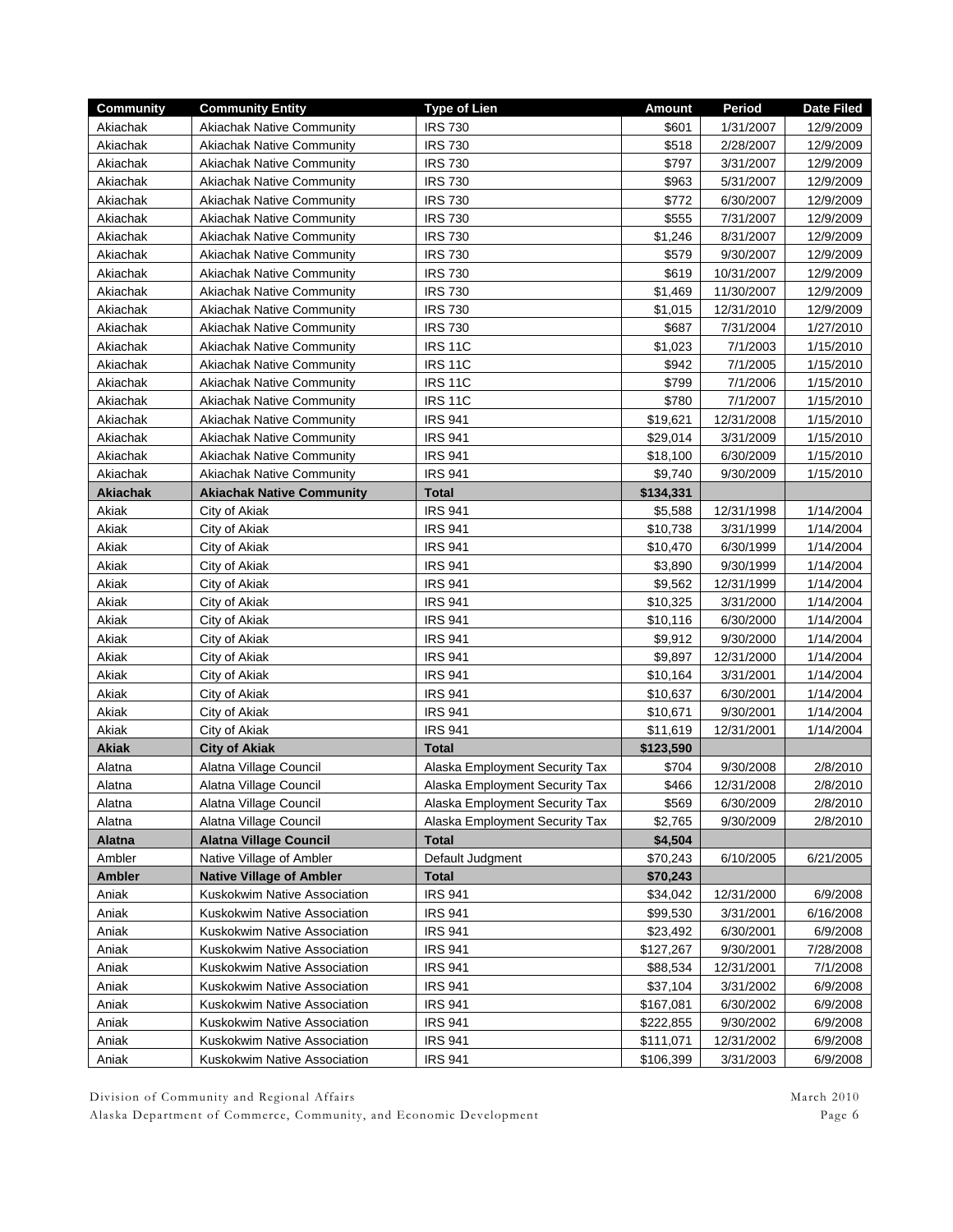| <b>Community</b>      | <b>Community Entity</b>              | <b>Type of Lien</b>            | <b>Amount</b> | Period     | <b>Date Filed</b> |
|-----------------------|--------------------------------------|--------------------------------|---------------|------------|-------------------|
| Aniak                 | Kuskokwim Native Association         | <b>IRS 941</b>                 | \$150,589     | 6/30/2003  | 6/16/2008         |
| Aniak                 | Kuskokwim Native Association         | <b>IRS 941</b>                 | \$197,631     | 9/30/2003  | 6/19/2008         |
| Aniak                 | Kuskokwim Native Association         | <b>IRS 941</b>                 | \$122,403     | 12/31/2003 | 6/9/2008          |
| Aniak                 | Kuskokwim Native Association         | <b>IRS 941</b>                 | \$54,963      | 3/31/2004  | 3/6/2008          |
| Aniak                 | Kuskokwim Native Association         | <b>IRS 941</b>                 | \$142,624     | 6/30/2004  | 3/6/2008          |
| Aniak                 | Kuskokwim Native Association         | <b>IRS 941</b>                 | \$128,357     | 9/30/2004  | 3/6/2008          |
| Aniak                 | Kuskokwim Native Association         | <b>IRS 941</b>                 | \$88,163      | 12/31/2004 | 3/6/2008          |
| Aniak                 | Kuskokwim Native Association         | <b>IRS 941</b>                 | \$68,541      | 3/31/2005  | 2/12/2008         |
| Aniak                 | Kuskokwim Native Association         | <b>IRS 941</b>                 | \$89,013      | 6/30/2005  | 3/6/2008          |
| Aniak                 | Kuskokwim Native Association         | <b>IRS 941</b>                 | \$97,330      | 9/30/2005  | 3/6/2008          |
| Aniak                 | Kuskokwim Native Association         | <b>IRS 941</b>                 | \$74,477      | 12/31/2005 | 2/12/2008         |
| Aniak                 | Kuskokwim Native Association         | <b>IRS 941</b>                 | \$79,988      | 6/30/2006  | 3/6/2008          |
| Aniak                 | Kuskokwim Native Association         | <b>IRS 941</b>                 | \$63,536      | 9/30/2006  | 3/6/2008          |
| Aniak                 | Kuskokwim Native Association         | <b>IRS 941</b>                 | \$61,837      | 12/31/2006 | 3/6/2008          |
| Aniak                 | Kuskokwim Native Association         | <b>IRS 941</b>                 | \$72,497      | 3/31/2007  | 3/6/2008          |
| Aniak                 | Kuskokwim Native Association         | <b>IRS 941</b>                 | \$30,909      | 9/30/2007  | 2/12/2008         |
| Aniak                 | Kuskokwim Native Association         | <b>IRS 941</b>                 | \$22,292      | 3/31/2008  | 9/22/2008         |
| Aniak                 | Kuskokwim Native Association         | <b>IRS 941</b>                 | \$20,498      | 6/30/2008  | 1/5/2009          |
| Aniak                 | Kuskokwim Native Association         | <b>IRS 941</b>                 | \$2,482       | 9/30/2008  | 12/22/2008        |
| Aniak                 | Kuskokwim Native Association         | <b>IRS 990</b>                 | \$50,000      | 9/30/2004  | 10/27/2008        |
| Aniak                 | Kuskokwim Native Association         | Default Judgment               | \$29,098      | 10/17/2008 | 1/9/2009          |
| Aniak                 | <b>Kuskokwim Native Association</b>  | <b>Total</b>                   | \$2,664,601   |            |                   |
| Anvik                 | <b>Anvik Tribal Council</b>          | <b>IRS 941</b>                 | \$3,000       | 6/30/2001  | 3/1/2006          |
| Anvik                 | <b>Anvik Tribal Council</b>          | <b>IRS 941</b>                 | \$1,494       | 12/31/2001 | 3/1/2006          |
| Anvik                 | <b>Anvik Tribal Council</b>          | <b>IRS 941</b>                 | \$17,089      | 12/31/2002 | 3/1/2006          |
| Anvik                 | <b>Anvik Tribal Council</b>          | <b>IRS 941</b>                 | \$9,762       | 6/30/2004  | 3/1/2006          |
| Anvik                 | <b>Anvik Tribal Council</b>          | <b>IRS 941</b>                 | \$1,505       | 9/30/2004  | 3/1/2006          |
| Anvik                 | <b>Anvik Tribal Council</b>          | <b>IRS 941</b>                 | \$805         | 12/31/2004 | 3/1/2006          |
| Anvik                 | <b>Anvik Tribal Council</b>          | <b>IRS 941</b>                 | \$939         | 3/31/2005  | 3/1/2006          |
| Anvik                 | <b>Anvik Tribal Council</b>          | <b>Total</b>                   | \$34,593      |            |                   |
| Brevig Mission        | City of Brevig Mission               | Alaska Employment Security Tax | \$1,619       | 9/30/2009  | 2/16/2010         |
| <b>Brevig Mission</b> | <b>City of Brevig Mission</b>        | <b>Total</b>                   | \$1,619       |            |                   |
| Chefornak             | <b>Chefornak Traditional Council</b> | Alaska Employment Security Tax | \$1,047       | 6/30/2001  | 11/23/2001        |
| Chefornak             | <b>Chefornak Traditional Council</b> | Alaska Employment Security Tax | \$4,786       | 9/30/2002  | 2/15/2003         |
| Chefornak             | <b>Chefornak Traditional Council</b> | <b>IRS 6721</b>                | \$575         | 12/31/2002 | 3/9/2006          |
| Chefornak             | <b>Chefornak Traditional Council</b> | <b>IRS 941</b>                 | \$14,415      | 9/30/2002  | 12/16/2004        |
| Chefornak             | <b>Chefornak Traditional Council</b> | <b>IRS 941</b>                 | \$26,213      | 12/31/2002 | 12/16/2004        |
| Chefornak             | <b>Chefornak Traditional Council</b> | <b>IRS 941</b>                 | \$3,136       | 3/31/2003  | 12/16/2004        |
| Chefornak             | <b>Chefornak Traditional Council</b> | <b>IRS 941</b>                 | \$2,577       | 6/30/2003  | 12/16/2004        |
| Chefornak             | <b>Chefornak Traditional Council</b> | <b>IRS 941</b>                 | \$1,474       | 9/30/2003  | 12/16/2004        |
| Chefornak             | <b>Chefornak Traditional Council</b> | <b>IRS 941</b>                 | \$23,931      | 12/31/2003 | 3/9/2006          |
| Chefornak             | <b>Chefornak Traditional Council</b> | <b>IRS 941</b>                 | \$14,381      | 3/31/2004  | 3/9/2006          |
| Chefornak             | <b>Chefornak Traditional Council</b> | <b>IRS 941</b>                 | \$12,581      | 6/30/2004  | 3/9/2006          |
| Chefornak             | <b>Chefornak Traditional Council</b> | <b>IRS 941</b>                 | \$11,397      | 9/30/2004  | 3/9/2006          |
| Chefornak             | <b>Chefornak Traditional Council</b> | <b>IRS 941</b>                 | \$10,788      | 12/31/2004 | 3/9/2006          |
| Chefornak             | <b>Chefornak Traditional Council</b> | <b>IRS 941</b>                 | \$920         | 6/30/2005  | 3/9/2006          |
| Chefornak             | <b>Chefornak Traditional Council</b> | <b>IRS 941</b>                 | \$730         | 9/30/2005  | 3/9/2006          |
| Chefornak             | <b>Chefornak Traditional Council</b> | <b>Total</b>                   | \$128,951     |            |                   |
| Chevak                | City of Chevak                       | Alaska Employment Security Tax | \$9,172       | 9/30/2003  | 11/12/2003        |
| Chevak                | City of Chevak                       | Alaska Employment Security Tax | \$13,338      | 9/30/2007  | 1/15/2008         |
| Chevak                | City of Chevak                       | Final Judgment                 | \$1,029,479   | 9/26/2008  | 11/25/2008        |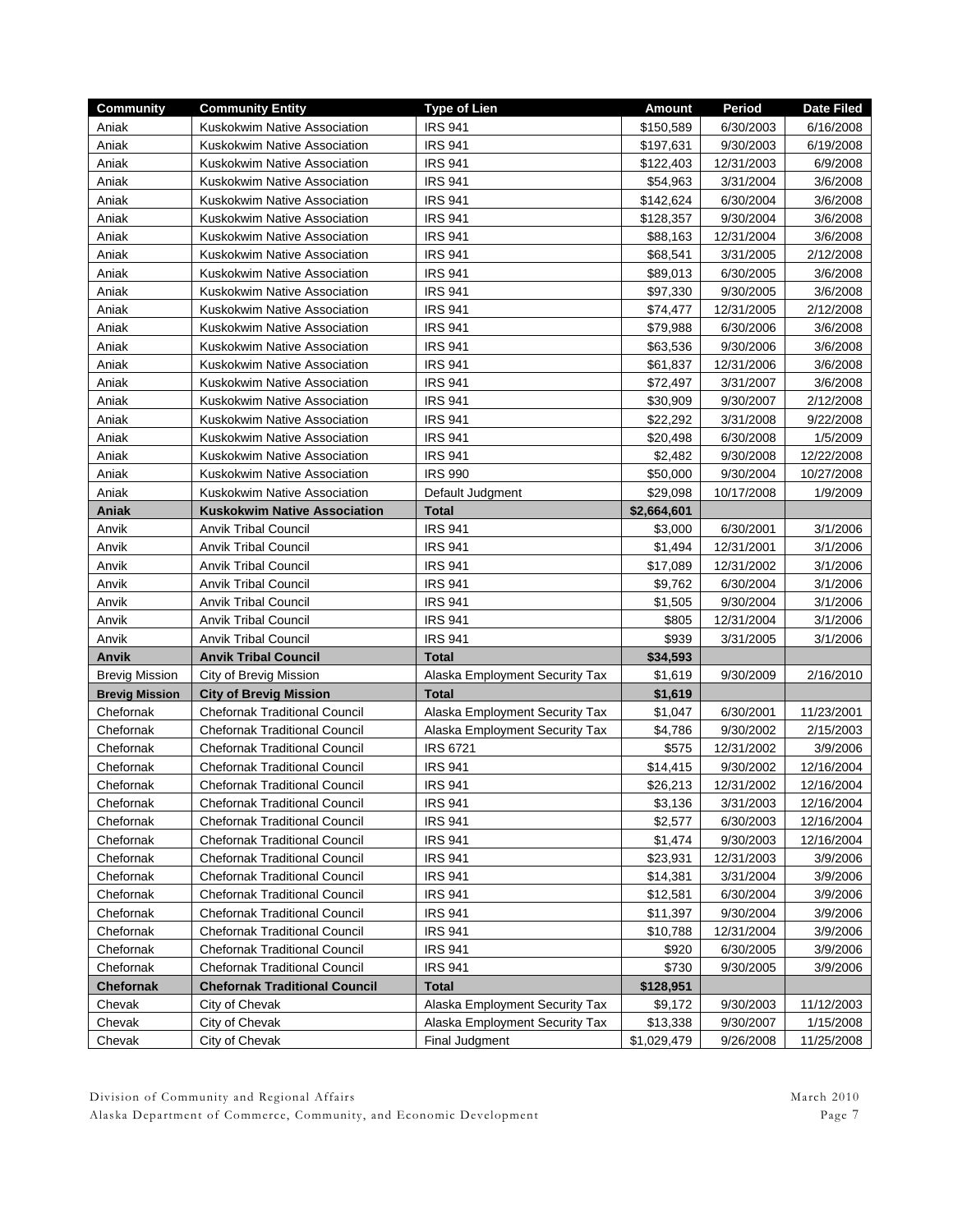| <b>Community</b>    | <b>Community Entity</b>                 | <b>Type of Lien</b>            | <b>Amount</b> | Period     | <b>Date Filed</b> |
|---------------------|-----------------------------------------|--------------------------------|---------------|------------|-------------------|
| Chevak              | City of Chevak                          | Default Judgment               | \$28,000      | 1/29/2009  | 2/13/2009         |
| <b>Chevak</b>       | <b>Chevak City Council</b>              | <b>Total</b>                   | \$1,079,989   |            |                   |
| Chevak              | <b>Chevak Traditional Council</b>       | Judgment on Confession         | \$36,623      | 8/25/2006  | 9/12/2006         |
| <b>Chevak</b>       | <b>Chevak Traditional Council</b>       | <b>Total</b>                   | \$36,623      |            |                   |
| Chignik Lake        | <b>Chignik Lake Traditional Council</b> | Final Judgment                 | \$108,374     | 3/29/2007  | 5/29/2007         |
| <b>Chignik Lake</b> | <b>Chignik Lake Traditional Council</b> | <b>Total</b>                   | \$108,374     |            |                   |
| Chignik Lake        | Village of Chignik Lake                 | Alaska Employment Security Tax | \$2,300       | 3/31/2005  | 6/29/2006         |
| Chignik Lake        | Village of Chignik Lake                 | Alaska Employment Security Tax | \$826         | 6/30/2005  | 6/29/2006         |
| Chignik Lake        | Village of Chignik Lake                 | Alaska Employment Security Tax | \$812         | 3/31/2009  | 7/16/2009         |
| Chignik Lake        | Village of Chignik Lake                 | <b>IRS 941</b>                 | \$13,915      | 3/31/2005  | 2/6/2006          |
| Chignik Lake        | Village of Chignik Lake                 | <b>IRS 941</b>                 | \$7,495       | 6/30/2005  | 2/6/2006          |
| <b>Chignik Lake</b> | <b>Village of Chignik Lake</b>          | <b>Total</b>                   | \$25,348      |            |                   |
| Circle              | Circle Village Council                  | Default Judgment               | \$3,022       | 11/7/2002  | 11/13/2002        |
| Circle              | Circle Village Council                  | <b>IRS 941</b>                 | \$12,895      | 9/30/2000  | 5/1/2003          |
| Circle              | Circle Village Council                  | <b>IRS 941</b>                 | \$19,620      | 12/31/2000 | 11/19/2002        |
| Circle              | Circle Village Council                  | <b>IRS 941</b>                 | \$13,341      | 3/31/2001  | 5/1/2003          |
| Circle              | Circle Village Council                  | <b>IRS 941</b>                 | \$30,512      | 6/30/2001  | 11/19/2002        |
| Circle              | Circle Village Council                  | <b>IRS 941</b>                 | \$41,868      | 9/30/2001  | 11/19/2002        |
| Circle              | Circle Village Council                  | <b>IRS 941</b>                 | \$20,710      | 12/31/2001 | 11/19/2002        |
| Circle              | Circle Village Council                  | <b>IRS 941</b>                 | \$13,281      | 3/31/2002  | 11/19/2002        |
| Circle              | Circle Village Council                  | <b>IRS 941</b>                 | \$16,228      | 6/30/2002  | 2/3/2005          |
| Circle              | Circle Village Council                  | <b>IRS 941</b>                 | \$14,879      | 9/30/2002  | 6/24/2003         |
| Circle              | Circle Village Council                  | <b>IRS 941</b>                 | \$66,231      | 12/31/2002 | 2/3/2005          |
| <b>Circle</b>       | <b>Circle Village Council</b>           | <b>Total</b>                   | \$252,586     |            |                   |
| Clarks Point        | City of Clarks Point                    | Alaska Employment Security Tax | \$1,142       | 9/30/2007  | 1/16/2008         |
| <b>Clarks Point</b> | <b>City of Clarks Point</b>             | <b>Total</b>                   | \$1,142       |            |                   |
| Emmonak             | <b>Emmonak Expense Committee</b>        | Alaska Employment Security Tax | \$885         | 3/31/2005  | 2/28/2006         |
| Emmonak             | <b>Emmonak Expense Committee</b>        | Alaska Employment Security Tax | \$949         | 6/30/2005  | 2/28/2006         |
| Emmonak             | <b>Emmonak Expense Committee</b>        | Alaska Employment Security Tax | \$1,017       | 9/30/2005  | 2/28/2006         |
| Emmonak             | Emmonak Expense Committee               | Alaska Employment Security Tax | \$1,172       | 12/31/2005 | 2/28/2006         |
| Emmonak             | <b>Emmonak Expense Committee</b>        | <b>IRS 941</b>                 | \$7,221       | 12/31/2004 | 7/17/2007         |
| Emmonak             | <b>Emmonak Expense Committee</b>        | <b>IRS 941</b>                 | \$9,632       | 3/31/2005  | 7/17/2007         |
| Emmonak             | <b>Emmonak Expense Committee</b>        | <b>IRS 941</b>                 | \$10,457      | 6/30/2005  | 7/17/2007         |
| Emmonak             | <b>Emmonak Expense Committee</b>        | <b>IRS 941</b>                 | \$9,676       | 9/30/2005  | 7/17/2007         |
| Emmonak             | <b>Emmonak Expense Committee</b>        | <b>IRS 941</b>                 | \$9,677       | 12/31/2005 | 7/17/2007         |
| Emmonak             | <b>Emmonak Expense Committee</b>        | <b>IRS 941</b>                 | \$8,057       | 9/30/2006  | 7/17/2007         |
| <b>Emmonak</b>      | <b>Emmonak Expense Committee</b>        | <b>Total</b>                   | \$58,744      |            |                   |
| <b>False Pass</b>   | City of False Pass                      | <b>IRS 941</b>                 | \$13,476      | 3/31/2007  | 11/19/2009        |
| <b>False Pass</b>   | City of False Pass                      | <b>IRS 941</b>                 | \$13,131      | 6/30/2007  | 11/19/2009        |
| <b>False Pass</b>   | City of False Pass                      | <b>IRS 941</b>                 | \$12,791      | 9/30/2007  | 11/19/2009        |
| <b>False Pass</b>   | City of False Pass                      | <b>IRS 941</b>                 | \$12,465      | 12/31/2007 | 11/19/2009        |
| False Pass          | City of False Pass                      | <b>IRS 941</b>                 | \$15,124      | 3/31/2008  | 11/19/2009        |
| <b>False Pass</b>   | City of False Pass                      | <b>IRS 941</b>                 | \$23,286      | 6/30/2008  | 11/19/2009        |
| <b>False Pass</b>   | City of False Pass                      | <b>IRS 941</b>                 | \$18,032      | 9/30/2008  | 11/19/2009        |
| <b>False Pass</b>   | City of False Pass                      | <b>IRS 941</b>                 | \$22,780      | 12/31/2008 | 11/19/2009        |
| <b>False Pass</b>   | <b>City of False Pass</b>               | <b>Total</b>                   | \$131,086     |            |                   |
| Galena              | City of Galena                          | Alaska Employment Security Tax | \$11,120      | 12/31/2006 | 7/12/2007         |
| Galena              | <b>City of Galena</b>                   | <b>Total</b>                   | \$11,120      |            |                   |
| Grayling            | City of Grayling                        | <b>IRS 6721</b>                | \$3,496       | 12/31/1999 | 5/22/2003         |
| Grayling            | City of Grayling                        | <b>IRS 941</b>                 | \$4,938       | 3/31/1999  | 11/9/2000         |
| Grayling            | City of Grayling                        | <b>IRS 941</b>                 | \$5,147       | 6/30/1999  | 11/9/2000         |
| Grayling            | City of Grayling                        | <b>IRS 941</b>                 | \$14,677      | 9/30/1999  | 11/9/2000         |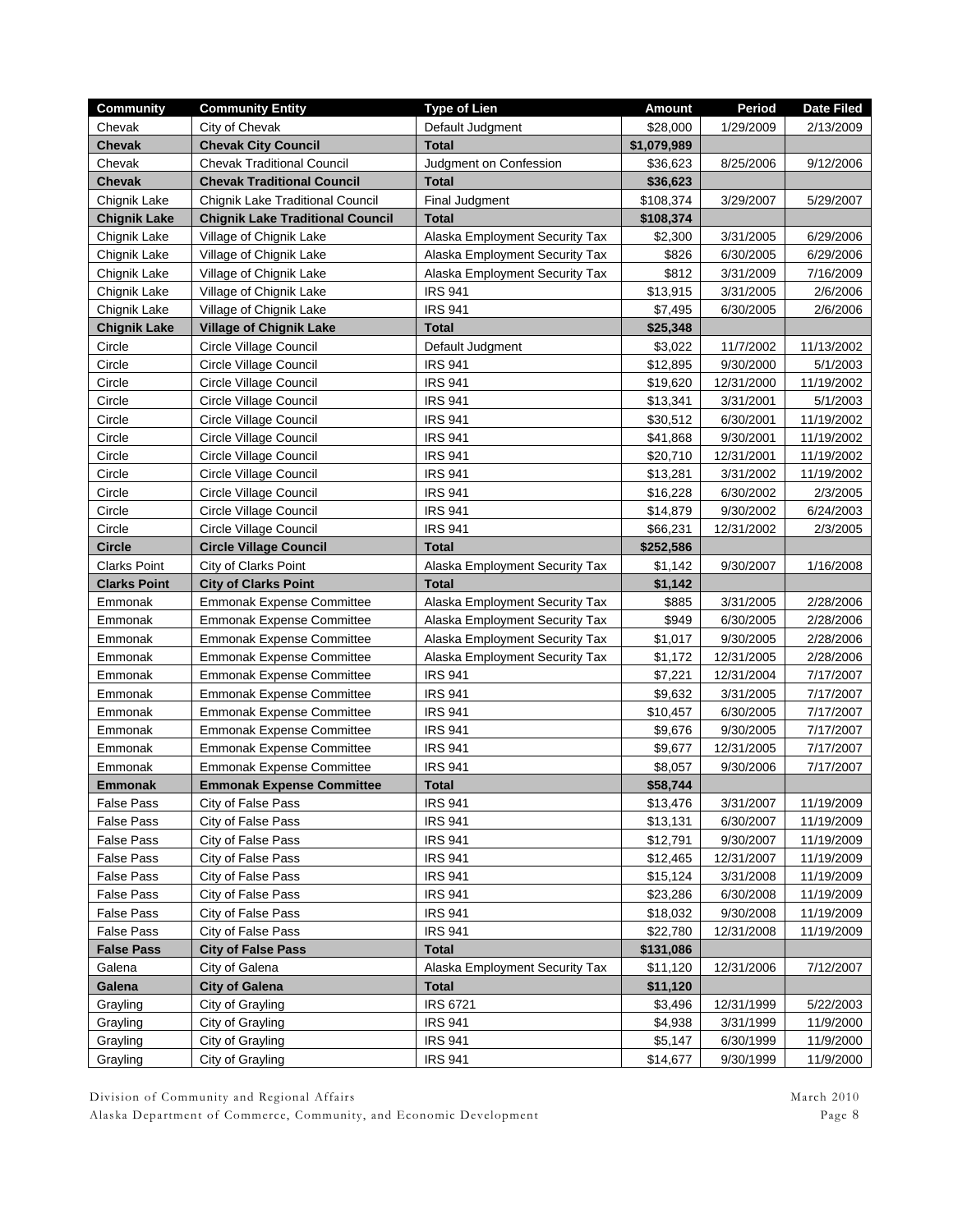| <b>Community</b> | <b>Community Entity</b>               | <b>Type of Lien</b>            | <b>Amount</b> | Period     | <b>Date Filed</b> |
|------------------|---------------------------------------|--------------------------------|---------------|------------|-------------------|
| Grayling         | City of Grayling                      | <b>IRS 941</b>                 | \$4.845       | 12/31/1999 | 11/9/2000         |
| <b>Grayling</b>  | <b>City of Grayling</b>               | <b>Total</b>                   | \$33,104      |            |                   |
| Hooper Bay       | Hooper Bay Traditional Council        | <b>IRS 941</b>                 | \$18,060      | 9/30/2001  | 7/28/2003         |
| Hooper Bay       | Hooper Bay Traditional Council        | <b>IRS 941</b>                 | \$1,777       | 12/31/2001 | 7/28/2003         |
| Hooper Bay       | Hooper Bay Traditional Council        | <b>IRS 941</b>                 | \$3,127       | 3/31/2002  | 7/28/2003         |
| Hooper Bay       | Hooper Bay Traditional Council        | <b>IRS 941</b>                 | \$1,894       | 6/30/2002  | 7/28/2003         |
| Hooper Bay       | Hooper Bay Traditional Council        | <b>IRS 941</b>                 | \$586         | 9/30/2002  | 1/29/2008         |
| Hooper Bay       | Hooper Bay Traditional Council        | <b>IRS 941</b>                 | \$657         | 3/31/2005  | 7/17/2007         |
| Hooper Bay       | <b>Hooper Bay Traditional Council</b> | <b>IRS 941</b>                 | \$10,022      | 6/30/2005  | 12/4/2007         |
| Hooper Bay       | Hooper Bay Traditional Council        | <b>IRS 941</b>                 | \$13,679      | 9/30/2005  | 12/4/2007         |
| Hooper Bay       | Hooper Bay Traditional Council        | <b>IRS 941</b>                 | \$10,689      | 3/31/2006  | 2/21/2007         |
| Hooper Bay       | Hooper Bay Traditional Council        | <b>IRS 941</b>                 | \$14,893      | 6/30/2006  | 12/4/2007         |
| Hooper Bay       | Hooper Bay Traditional Council        | <b>IRS 941</b>                 | \$11,978      | 9/30/2006  | 12/4/2007         |
| Hooper Bay       | Hooper Bay Traditional Council        | <b>IRS 941</b>                 | \$7,044       | 12/31/2006 | 12/4/2007         |
| Hooper Bay       | Hooper Bay Traditional Council        | <b>IRS 941</b>                 | \$5,146       | 3/31/2007  | 12/4/2007         |
| Hooper Bay       | Hooper Bay Traditional Council        | <b>IRS 941</b>                 | \$3,831       | 6/30/2007  | 12/4/2007         |
| Hooper Bay       | <b>Hooper Bay Traditional Council</b> | <b>IRS 941</b>                 | \$1,288       | 12/31/2007 | 7/1/2008          |
| Hooper Bay       | <b>Hooper Bay Traditional Council</b> | <b>Total</b>                   | \$104,671     |            |                   |
| Huslia           | <b>Huslia Tribal Council</b>          | <b>IRS 941</b>                 | \$2,124       | 9/30/2005  | 3/3/2008          |
| Huslia           | <b>Huslia Tribal Council</b>          | <b>IRS 941</b>                 | \$4,114       | 3/31/2006  | 3/3/2008          |
| Huslia           | <b>Huslia Tribal Council</b>          | <b>IRS 941</b>                 | \$4,669       | 6/30/2006  | 3/3/2008          |
| Huslia           | Huslia Tribal Council                 | <b>IRS 941</b>                 | \$4,521       | 9/30/2006  | 3/3/2008          |
| Huslia           | Huslia Tribal Council                 | <b>IRS 941</b>                 | \$3,617       | 12/31/2006 | 3/3/2008          |
| Huslia           | <b>Huslia Tribal Council</b>          | <b>IRS 941</b>                 | \$23,735      | 3/31/2007  | 3/3/2008          |
| Huslia           | <b>Huslia Tribal Council</b>          | <b>IRS 941</b>                 | \$20,718      | 6/30/2007  | 3/3/2008          |
| Huslia           | <b>Huslia Tribal Council</b>          | <b>IRS 941</b>                 | \$18,641      | 9/30/2007  | 3/3/2008          |
| <b>Huslia</b>    | <b>Huslia Tribal Council</b>          | <b>Total</b>                   | \$82,139      |            |                   |
| Hydaburg         | City of Hydaburg                      | Alaska Employment Security Tax | \$748         | 9/30/2007  | 2/12/2008         |
| <b>Hydaburg</b>  | <b>City of Hydaburg</b>               | <b>Total</b>                   | \$748         |            |                   |
| Kivalina         | Kivalina City Council                 | <b>IRS 6721</b>                | \$1,770       | 12/31/2000 | 3/12/2004         |
| Kivalina         | Kivalina City Council                 | <b>IRS 6721</b>                | \$2,820       | 12/31/2001 | 5/27/2004         |
| Kivalina         | Kivalina City Council                 | <b>IRS 941</b>                 | \$1,556       | 9/30/2002  | 3/12/2004         |
| Kivalina         | Kivalina City Council                 | <b>IRS 941</b>                 | \$21,077      | 12/31/2002 | 3/12/2004         |
| Kivalina         | Kivalina City Council                 | <b>IRS 941</b>                 | \$15,744      | 3/31/2003  | 3/12/2004         |
| Kivalina         | Kivalina City Council                 | <b>IRS 941</b>                 | \$17,294      | 9/30/2003  | 3/12/2004         |
| Kivalina         | Kivalina City Council                 | <b>IRS 941</b>                 | \$11,794      | 12/31/2003 | 5/27/2004         |
| Kivalina         | Kivalina City Council                 | <b>IRS 941</b>                 | \$10,762      | 3/31/2004  | 8/26/2004         |
| Kivalina         | Kivalina City Council                 | <b>IRS 941</b>                 | \$6,605       | 6/30/2004  | 7/8/2005          |
| Kivalina         | Kivalina City Council                 | <b>IRS 941</b>                 | \$9,603       | 9/30/2004  | 7/8/2005          |
| Kivalina         | Kivalina City Council                 | <b>IRS 941</b>                 | \$12,285      | 12/31/2004 | 7/8/2005          |
| Kivalina         | Kivalina City Council                 | <b>IRS 941</b>                 | \$907         | 3/31/2005  | 7/8/2005          |
| Kivalina         | Kivalina City Council                 | <b>IRS 941</b>                 | \$6,464       | 6/30/2005  | 9/5/2005          |
| Kivalina         | Kivalina City Council                 | <b>IRS 941</b>                 | \$18,009      | 12/31/2005 | 3/6/2006          |
| <b>Kivalina</b>  | <b>Kivalina City Council</b>          | <b>Total</b>                   | \$136,689     |            |                   |
| Kobuk            | City of Kobuk                         | <b>IRS 941</b>                 | \$7,630       | 6/30/2003  | 9/15/2009         |
| Kobuk            | City of Kobuk                         | <b>IRS 941</b>                 | \$14,814      | 9/30/2003  | 9/15/2009         |
| Kobuk            | City of Kobuk                         | <b>IRS 941</b>                 | \$14,280      | 12/31/2003 | 9/15/2009         |
| Kobuk            | City of Kobuk                         | <b>IRS 941</b>                 | \$11,523      | 3/31/2006  | 9/15/2009         |
| Kobuk            | City of Kobuk                         | <b>IRS 941</b>                 | \$11,533      | 6/30/2006  | 9/15/2009         |
| Kobuk            | City of Kobuk                         | <b>IRS 941</b>                 | \$11,524      | 9/30/2006  | 9/15/2009         |
| Kobuk            | City of Kobuk                         | <b>IRS 941</b>                 | \$11,511      | 12/31/2006 | 9/15/2009         |
| Kobuk            | City of Kobuk                         | <b>IRS 941</b>                 | \$797         | 12/31/2008 | 9/15/2009         |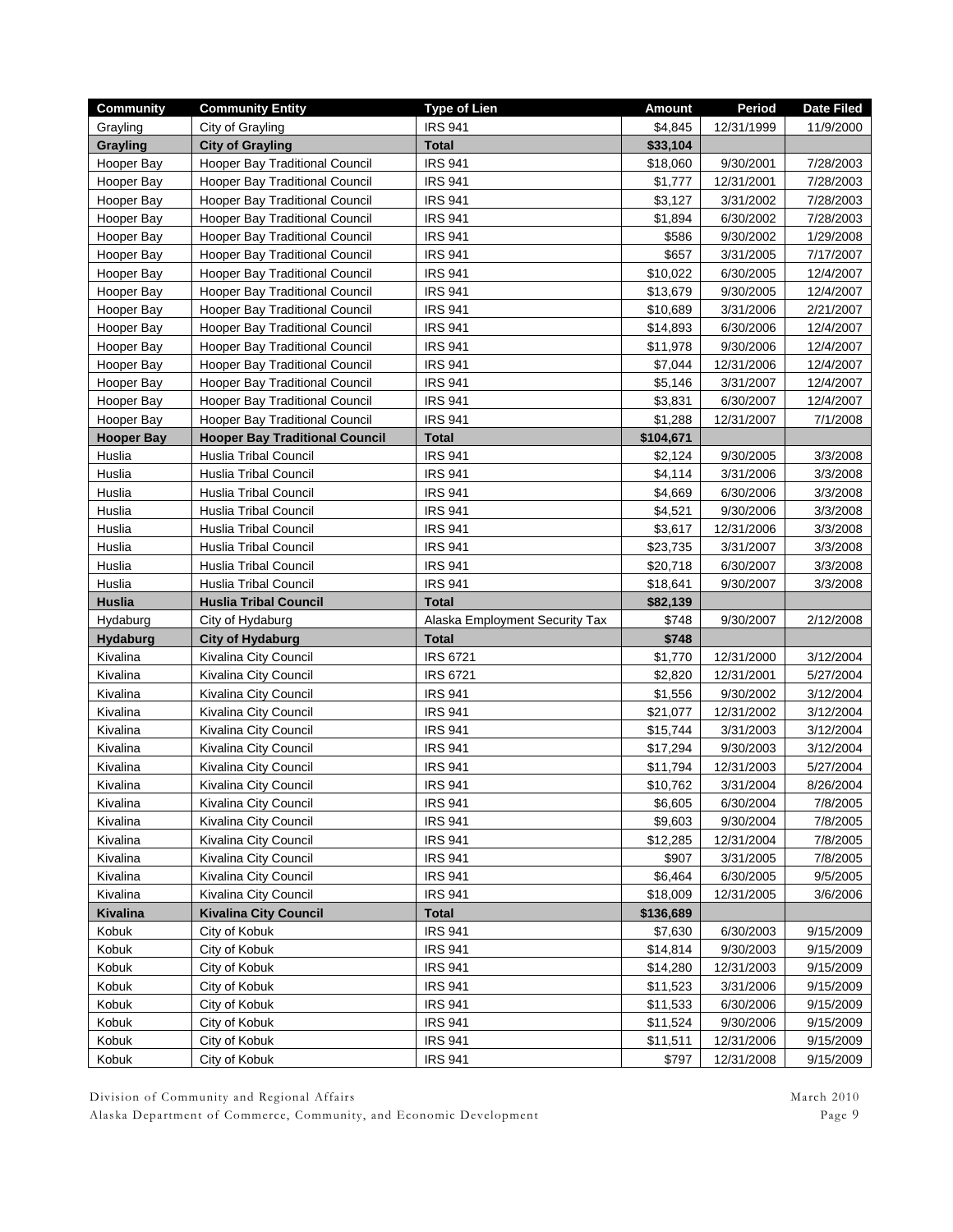| <b>Community</b>               | <b>Community Entity</b>                  | <b>Type of Lien</b>                                              | <b>Amount</b>       | Period                  | <b>Date Filed</b>      |
|--------------------------------|------------------------------------------|------------------------------------------------------------------|---------------------|-------------------------|------------------------|
| Kobuk                          | City of Kobuk                            | <b>IRS 941</b>                                                   | \$2,654             | 3/31/2009               | 1/20/2010              |
| Kobuk                          | City of Kobuk                            | <b>IRS 941</b>                                                   | \$917               | 6/30/2009               | 1/20/2010              |
| <b>Kobuk</b>                   | <b>City of Kobuk</b>                     | <b>Total</b>                                                     | \$87,182            |                         |                        |
| Kotlik                         | Kotlik City Council                      | <b>IRS 941</b>                                                   | \$2,727             | 3/31/2007               | 3/24/2008              |
| Kotlik                         | Kotlik City Council                      | <b>IRS 941</b>                                                   | \$1,781             | 6/30/2007               | 3/24/2008              |
| Kotlik                         | Kotlik City Council                      | <b>IRS 941</b>                                                   | \$803               | 9/30/2007               | 3/24/2008              |
| Kotlik                         | Kotlik City Council                      | <b>IRS 941</b>                                                   | \$9,250             | 3/31/2008               | 7/13/2009              |
| Kotlik                         | Kotlik City Council                      | <b>IRS 941</b>                                                   | \$1,333             | 12/31/2008              | 7/13/2009              |
| Kotlik                         | Kotlik City Council                      | <b>IRS 941</b>                                                   | \$1,029             | 3/31/2009               | 7/13/2009              |
| Kotlik                         | Kotlik City Council                      | <b>IRS 941</b>                                                   | \$1,498             | 6/30/2009               | 11/3/2009              |
| <b>Kotlik</b>                  | <b>Kotlik City Council</b>               | <b>Total</b>                                                     | \$18,420            |                         |                        |
| Marshall                       | City of Marshall                         | Judgment on Confession                                           | \$62,008            | 1/5/2006                | 1/10/2006              |
| <b>Marshall</b>                | <b>City of Marshall</b>                  | <b>Total</b>                                                     | \$62,008            |                         |                        |
| Naknek                         | Naknek Native Village Council            | <b>IRS 941</b>                                                   | \$18,242            | 9/30/2008               | 11/19/2009             |
| Naknek                         | Naknek Native Village Council            | <b>IRS 941</b>                                                   | \$19,330            | 12/31/2008              | 11/19/2009             |
| Naknek                         | Naknek Native Village Council            | <b>IRS 941</b>                                                   | \$17,891            | 3/31/2009               | 11/19/2009             |
| <b>Naknek</b>                  | <b>Naknek Native Village Council</b>     | <b>Total</b>                                                     | \$55,464            |                         |                        |
| Napakiak                       | Native Village of Napakiak               | <b>IRS 941</b>                                                   | \$3,456             | 9/30/2008               | 12/24/2009             |
| <b>Napakiak</b>                | <b>Native Village of Napakiak</b>        | <b>Total</b>                                                     | \$3,456             |                         |                        |
| Napaskiak                      | Napaskiak Tribal Council                 | <b>IRS 941</b>                                                   | \$7,049             | 12/31/2004              | 10/21/2005             |
| Napaskiak                      | Napaskiak Tribal Council                 | <b>IRS 941</b>                                                   | \$5,897             | 3/31/2005               | 10/21/2005             |
| Napaskiak                      | Napaskiak Tribal Council                 | <b>IRS 941</b>                                                   | \$25,282            | 12/31/2008              | 6/10/2009              |
| <b>Napaskiak</b>               | <b>Napaskiak Tribal Council</b>          | <b>Total</b>                                                     | \$38,228            |                         |                        |
| Nikolai                        | City of Nikolai                          | Alaska Employment Security Tax                                   | \$1,501             | 3/31/2004               | 8/10/2004              |
| <b>Nikolai</b>                 | <b>City of Nikolai</b>                   | <b>Total</b>                                                     | \$1,501             |                         |                        |
| Nondalton                      | City of Nondalton                        | Default Judgment                                                 | \$1,958             | 11/21/2002              | 11/21/2002             |
| <b>Nondalton</b>               | <b>City of Nondalton</b>                 | <b>Total</b>                                                     | \$1,958             |                         |                        |
| Noorvik                        | City of Noorvik                          | <b>IRS 941</b>                                                   | \$10,799            | 9/30/2009               | 12/15/2009             |
| <b>Noorvik</b>                 | <b>City of Noorvik</b>                   | <b>Total</b>                                                     | \$10,799            |                         |                        |
| Northway Village               | Northway Village Council                 | <b>IRS 941</b>                                                   | \$65,373            | 6/30/2004               | 2/17/2005              |
| Northway Village               | Northway Village Council                 | <b>IRS 941</b>                                                   | \$8,698             | 3/31/2005               | 2/2/2006               |
| Northway Village               | Northway Village Council                 | <b>IRS 941</b>                                                   | \$3,647             | 6/30/2005               | 2/2/2006               |
| Northway Village               | Northway Village Council                 | <b>IRS 941</b>                                                   | \$3,776             | 9/30/2005               | 2/2/2006               |
| Northway Village               | Northway Village Council                 | Judgment on Confession                                           | \$26,680            | 6/21/2005               | 6/24/2005              |
| <b>Northway Village</b>        | <b>Northway Village Council</b>          | <b>Total</b>                                                     | \$108,175           |                         |                        |
| Oscarville                     | <b>Oscarville Tribal Council</b>         | Alaska Employment Security Tax                                   | \$1,140             | 3/31/2001               | 7/27/2001              |
| Oscarville                     | <b>Oscarville Tribal Council</b>         | Alaska Employment Security Tax                                   | \$1,254             | 6/30/2001               | 11/23/2001             |
| <b>Oscarville</b>              | <b>Oscarville Tribal Council</b>         | <b>Total</b>                                                     | \$2,395             |                         |                        |
| Point Hope                     | City of Point Hope                       | Alaska Employment Security Tax<br>Alaska Employment Security Tax | \$970               | 6/30/2003               | 8/10/2004              |
| Point Hope                     | City of Point Hope<br>City of Point Hope | <b>IRS 941</b>                                                   | \$529               | 9/30/2003               | 8/10/2004<br>2/23/2005 |
| Point Hope<br>Point Hope       | City of Point Hope                       | <b>IRS 941</b>                                                   | \$16,779<br>\$4,504 | 3/31/2004<br>12/31/2004 | 1/8/2007               |
| Point Hope                     | City of Point Hope                       | <b>IRS 941</b>                                                   |                     | 6/30/2005               | 3/20/2006              |
| Point Hope                     |                                          | <b>IRS 941</b>                                                   | \$2,417<br>\$2,066  |                         |                        |
| Point Hope                     | City of Point Hope<br>City of Point Hope | <b>IRS 6721</b>                                                  | \$2,352             | 9/30/2005<br>12/31/2005 | 8/7/2006<br>10/20/2008 |
|                                | <b>City of Point Hope</b>                |                                                                  | \$29,617            |                         |                        |
| <b>Point Hope</b><br>Point Lay | Native Village of Point Lay              | <b>Total</b><br>Alaska Employment Security Tax                   | \$2,946             | 12/31/2005              | 4/17/2006              |
| <b>Point Lay</b>               | <b>Native Village of Point Lay</b>       | <b>Total</b>                                                     | \$2,946             |                         |                        |
| Port Heiden                    | City of Port Heiden                      | Default Judgment                                                 | \$89,582            | 11/6/2007               | 1/8/2008               |
| <b>Port Heiden</b>             | <b>City of Port Heiden</b>               | <b>Total</b>                                                     | \$89,582            |                         |                        |
| Russian Mission                | City of Russian Mission                  | Alaska Employment Security Tax                                   | \$1,756             | 9/30/2008               | 12/31/2008             |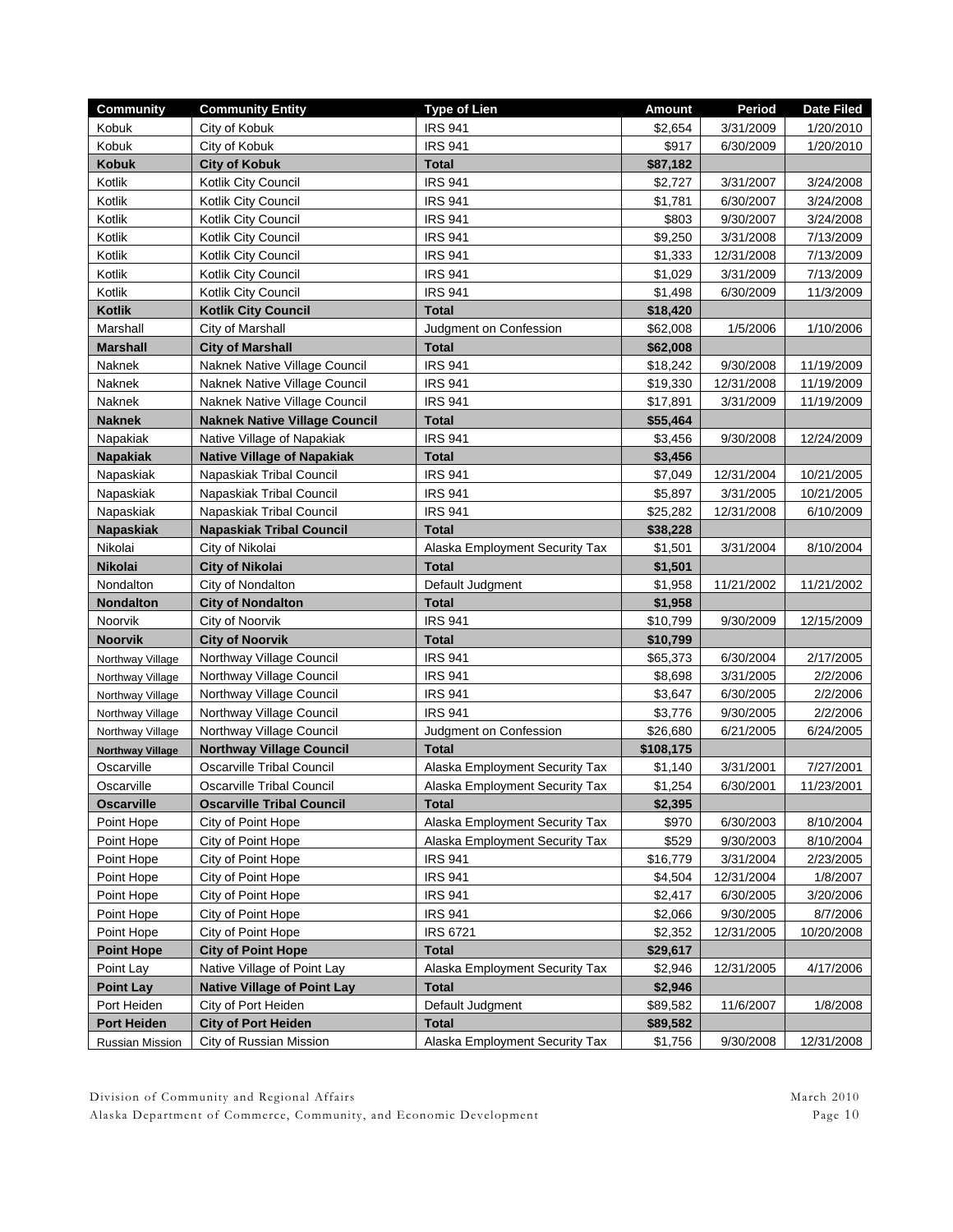| City of Russian Mission<br>Alaska Employment Security Tax<br><b>Russian Mission</b><br>\$3,458<br>3/31/2009<br>5/18/2009<br><b>City of Russian Mission</b><br><b>Total</b><br>\$5,214<br><b>Russian Mission</b><br>9/30/2003<br>8/10/2004<br>Saint George<br>City of Saint George<br>Alaska Employment Security Tax<br>\$4,798<br>City of Saint George<br>Alaska Employment Security Tax<br>\$903<br>12/31/2003<br>8/10/2004<br>Saint George<br>Saint George<br>City of Saint George<br>Alaska Employment Security Tax<br>\$14,599<br>3/31/2004<br>8/10/2004<br><b>City of Saint George</b><br><b>Total</b><br><b>Saint George</b><br>\$20,300<br><b>IRS 6721</b><br>Saint Michael<br>\$1,095<br>12/31/1997<br>10/11/2000<br>City of Saint Michael<br><b>IRS 941</b><br>Saint Michael<br>City of Saint Michael<br>\$25,010<br>9/30/1996<br>10/11/2000<br><b>IRS 941</b><br>\$7,826<br>9/30/1998<br>10/11/2000<br>Saint Michael<br>City of Saint Michael |
|---------------------------------------------------------------------------------------------------------------------------------------------------------------------------------------------------------------------------------------------------------------------------------------------------------------------------------------------------------------------------------------------------------------------------------------------------------------------------------------------------------------------------------------------------------------------------------------------------------------------------------------------------------------------------------------------------------------------------------------------------------------------------------------------------------------------------------------------------------------------------------------------------------------------------------------------------------|
|                                                                                                                                                                                                                                                                                                                                                                                                                                                                                                                                                                                                                                                                                                                                                                                                                                                                                                                                                         |
|                                                                                                                                                                                                                                                                                                                                                                                                                                                                                                                                                                                                                                                                                                                                                                                                                                                                                                                                                         |
|                                                                                                                                                                                                                                                                                                                                                                                                                                                                                                                                                                                                                                                                                                                                                                                                                                                                                                                                                         |
|                                                                                                                                                                                                                                                                                                                                                                                                                                                                                                                                                                                                                                                                                                                                                                                                                                                                                                                                                         |
|                                                                                                                                                                                                                                                                                                                                                                                                                                                                                                                                                                                                                                                                                                                                                                                                                                                                                                                                                         |
|                                                                                                                                                                                                                                                                                                                                                                                                                                                                                                                                                                                                                                                                                                                                                                                                                                                                                                                                                         |
|                                                                                                                                                                                                                                                                                                                                                                                                                                                                                                                                                                                                                                                                                                                                                                                                                                                                                                                                                         |
|                                                                                                                                                                                                                                                                                                                                                                                                                                                                                                                                                                                                                                                                                                                                                                                                                                                                                                                                                         |
|                                                                                                                                                                                                                                                                                                                                                                                                                                                                                                                                                                                                                                                                                                                                                                                                                                                                                                                                                         |
| <b>IRS 941</b><br>\$13,304<br>3/31/1999<br>10/11/2000<br>Saint Michael<br>City of Saint Michael                                                                                                                                                                                                                                                                                                                                                                                                                                                                                                                                                                                                                                                                                                                                                                                                                                                         |
| City of Saint Michael<br><b>IRS 941</b><br>\$11,961<br>6/30/1999<br>10/11/2000<br>Saint Michael                                                                                                                                                                                                                                                                                                                                                                                                                                                                                                                                                                                                                                                                                                                                                                                                                                                         |
| <b>IRS 941</b><br>\$3,698<br>10/11/2000<br>Saint Michael<br>City of Saint Michael<br>12/31/1999                                                                                                                                                                                                                                                                                                                                                                                                                                                                                                                                                                                                                                                                                                                                                                                                                                                         |
| <b>IRS 941</b><br>\$2,383<br>Saint Michael<br>City of Saint Michael<br>3/31/2000<br>10/11/2000                                                                                                                                                                                                                                                                                                                                                                                                                                                                                                                                                                                                                                                                                                                                                                                                                                                          |
| <b>IRS 941</b><br>City of Saint Michael<br>\$23,455<br>3/31/2009<br>7/2/2009<br>Saint Michael                                                                                                                                                                                                                                                                                                                                                                                                                                                                                                                                                                                                                                                                                                                                                                                                                                                           |
| <b>Total</b><br><b>Saint Michael</b><br><b>City of Saint Michael</b><br>\$88,732                                                                                                                                                                                                                                                                                                                                                                                                                                                                                                                                                                                                                                                                                                                                                                                                                                                                        |
| Saint Paul<br>Tribal Government of St. Paul Island<br>\$8,196<br>9/30/2000<br>2/21/2001<br>Alaska Employment Security Tax                                                                                                                                                                                                                                                                                                                                                                                                                                                                                                                                                                                                                                                                                                                                                                                                                               |
| <b>Saint Paul</b><br>Tribal Gov't of Saint Paul Island<br><b>Total</b><br>\$8,196                                                                                                                                                                                                                                                                                                                                                                                                                                                                                                                                                                                                                                                                                                                                                                                                                                                                       |
| Shaktoolik<br>City of Shaktoolik<br>Alaska Employment Security Tax<br>12/31/2006<br>5/27/2008<br>\$1,757                                                                                                                                                                                                                                                                                                                                                                                                                                                                                                                                                                                                                                                                                                                                                                                                                                                |
| Shaktoolik<br>City of Shaktoolik<br>\$23,200<br>7/20/2000<br>7/24/2000<br>Default Judgment                                                                                                                                                                                                                                                                                                                                                                                                                                                                                                                                                                                                                                                                                                                                                                                                                                                              |
| <b>Shaktoolik</b><br><b>City of Shaktoolik</b><br><b>Total</b><br>\$24,956                                                                                                                                                                                                                                                                                                                                                                                                                                                                                                                                                                                                                                                                                                                                                                                                                                                                              |
| <b>IRS 941</b><br>Solomon<br>Native Village of Solomon<br>\$8,517<br>9/30/2001<br>2/18/2004                                                                                                                                                                                                                                                                                                                                                                                                                                                                                                                                                                                                                                                                                                                                                                                                                                                             |
| Solomon<br><b>Total</b><br>\$8,517<br><b>Native Village of Solomon</b>                                                                                                                                                                                                                                                                                                                                                                                                                                                                                                                                                                                                                                                                                                                                                                                                                                                                                  |
| <b>Tanacross Village Council</b><br><b>IRS 941</b><br>\$9,699<br>9/18/2009<br>Tanacross<br>3/31/2008                                                                                                                                                                                                                                                                                                                                                                                                                                                                                                                                                                                                                                                                                                                                                                                                                                                    |
| <b>Tanacross Village Council</b><br><b>IRS 941</b><br>9/18/2009<br>Tanacross<br>\$5,178<br>12/31/2008                                                                                                                                                                                                                                                                                                                                                                                                                                                                                                                                                                                                                                                                                                                                                                                                                                                   |
| <b>IRS 941</b><br>Tanacross<br>Tanacross Village Council<br>\$21,750<br>3/31/2009<br>9/18/2009                                                                                                                                                                                                                                                                                                                                                                                                                                                                                                                                                                                                                                                                                                                                                                                                                                                          |
| <b>Tanacross Village Council</b><br><b>IRS 941</b><br>Tanacross<br>\$30,688<br>6/30/2009<br>12/4/2009                                                                                                                                                                                                                                                                                                                                                                                                                                                                                                                                                                                                                                                                                                                                                                                                                                                   |
| <b>Tanacross Village Council</b><br>\$5,353<br>9/30/2009<br>1/15/2010<br>Tanacross<br>Alaska Employment Security Tax                                                                                                                                                                                                                                                                                                                                                                                                                                                                                                                                                                                                                                                                                                                                                                                                                                    |
| <b>Total</b><br><b>Tanacross</b><br><b>Tanacross Village Council</b><br>\$72,668                                                                                                                                                                                                                                                                                                                                                                                                                                                                                                                                                                                                                                                                                                                                                                                                                                                                        |
| <b>IRS 941</b><br>Teller<br>City of Teller<br>\$1,186<br>3/31/1998<br>3/11/2001                                                                                                                                                                                                                                                                                                                                                                                                                                                                                                                                                                                                                                                                                                                                                                                                                                                                         |
| Teller<br>City of Teller<br><b>IRS 941</b><br>\$3,764<br>6/30/1998<br>3/11/2001                                                                                                                                                                                                                                                                                                                                                                                                                                                                                                                                                                                                                                                                                                                                                                                                                                                                         |
| Teller<br>City of Teller<br><b>IRS 941</b><br>\$1,388<br>9/30/1998<br>3/11/2001                                                                                                                                                                                                                                                                                                                                                                                                                                                                                                                                                                                                                                                                                                                                                                                                                                                                         |
| Teller<br><b>IRS 941</b><br>City of Teller<br>\$20,413<br>12/31/1998<br>3/11/2001                                                                                                                                                                                                                                                                                                                                                                                                                                                                                                                                                                                                                                                                                                                                                                                                                                                                       |
| Teller<br><b>IRS 941</b><br>\$14,149<br>3/31/1999<br>3/11/2001<br>City of Teller                                                                                                                                                                                                                                                                                                                                                                                                                                                                                                                                                                                                                                                                                                                                                                                                                                                                        |
| Teller<br><b>IRS 941</b><br>\$1,032<br>3/31/2001<br>5/9/2002<br>City of Teller                                                                                                                                                                                                                                                                                                                                                                                                                                                                                                                                                                                                                                                                                                                                                                                                                                                                          |
| Teller<br><b>IRS 941</b><br>\$10,317<br>6/30/2001<br>5/9/2002<br>City of Teller                                                                                                                                                                                                                                                                                                                                                                                                                                                                                                                                                                                                                                                                                                                                                                                                                                                                         |
| Teller<br>City of Teller<br><b>IRS 941</b><br>\$8,730<br>9/30/2001<br>5/9/2002                                                                                                                                                                                                                                                                                                                                                                                                                                                                                                                                                                                                                                                                                                                                                                                                                                                                          |
| City of Teller<br><b>IRS 941</b><br>\$4,379<br>5/9/2002<br>Teller<br>12/31/2001                                                                                                                                                                                                                                                                                                                                                                                                                                                                                                                                                                                                                                                                                                                                                                                                                                                                         |
| <b>IRS 941</b><br>\$615<br>12/31/2006<br>Teller<br>City of Teller<br>10/28/2009                                                                                                                                                                                                                                                                                                                                                                                                                                                                                                                                                                                                                                                                                                                                                                                                                                                                         |
| <b>IRS 941</b><br>Teller<br>\$595<br>9/30/2007<br>City of Teller<br>10/28/2009                                                                                                                                                                                                                                                                                                                                                                                                                                                                                                                                                                                                                                                                                                                                                                                                                                                                          |
| <b>IRS 941</b><br>Teller<br>City of Teller<br>\$11,262<br>6/30/2008<br>10/28/2009                                                                                                                                                                                                                                                                                                                                                                                                                                                                                                                                                                                                                                                                                                                                                                                                                                                                       |
| <b>IRS 941</b><br>Teller<br>City of Teller<br>\$6,658<br>9/30/2008<br>11/13/2009                                                                                                                                                                                                                                                                                                                                                                                                                                                                                                                                                                                                                                                                                                                                                                                                                                                                        |
| Teller<br>City of Teller<br><b>IRS 941</b><br>\$7,294<br>12/31/2008<br>10/28/2009                                                                                                                                                                                                                                                                                                                                                                                                                                                                                                                                                                                                                                                                                                                                                                                                                                                                       |
| Teller<br>City of Teller<br><b>IRS 941</b><br>\$12,519<br>3/31/2009<br>12/2/2009                                                                                                                                                                                                                                                                                                                                                                                                                                                                                                                                                                                                                                                                                                                                                                                                                                                                        |
| <b>IRS 941</b><br>Teller<br>\$1,545<br>6/30/2009<br>12/2/2009<br>City of Teller                                                                                                                                                                                                                                                                                                                                                                                                                                                                                                                                                                                                                                                                                                                                                                                                                                                                         |
| Teller<br>\$989<br>7/23/2009<br>City of Teller<br>Alaska Employment Security Tax<br>3/31/2009                                                                                                                                                                                                                                                                                                                                                                                                                                                                                                                                                                                                                                                                                                                                                                                                                                                           |
| Teller<br>\$1,089<br>6/30/2009<br>10/26/2009<br>City of Teller<br>Alaska Employment Security Tax                                                                                                                                                                                                                                                                                                                                                                                                                                                                                                                                                                                                                                                                                                                                                                                                                                                        |
| Teller<br>Alaska Employment Security Tax<br>\$739<br>9/30/2009<br>1/15/2010<br>City of Teller                                                                                                                                                                                                                                                                                                                                                                                                                                                                                                                                                                                                                                                                                                                                                                                                                                                           |
| <b>Teller</b><br><b>City of Teller</b><br><b>Total</b><br>\$108,662                                                                                                                                                                                                                                                                                                                                                                                                                                                                                                                                                                                                                                                                                                                                                                                                                                                                                     |
| Teller<br><b>Teller Traditional Council</b><br><b>IRS 941</b><br>\$2,811<br>12/31/2002<br>5/5/2004                                                                                                                                                                                                                                                                                                                                                                                                                                                                                                                                                                                                                                                                                                                                                                                                                                                      |
| Teller<br><b>IRS 941</b><br>Teller Traditional Council<br>\$1,046<br>3/31/2003<br>5/5/2004                                                                                                                                                                                                                                                                                                                                                                                                                                                                                                                                                                                                                                                                                                                                                                                                                                                              |
| Teller<br><b>Teller Traditional Council</b><br><b>IRS 941</b><br>\$1,974<br>6/30/2003<br>5/5/2004                                                                                                                                                                                                                                                                                                                                                                                                                                                                                                                                                                                                                                                                                                                                                                                                                                                       |
| <b>Teller</b><br><b>Teller Traditional Council</b><br><b>Total</b><br>\$5,832                                                                                                                                                                                                                                                                                                                                                                                                                                                                                                                                                                                                                                                                                                                                                                                                                                                                           |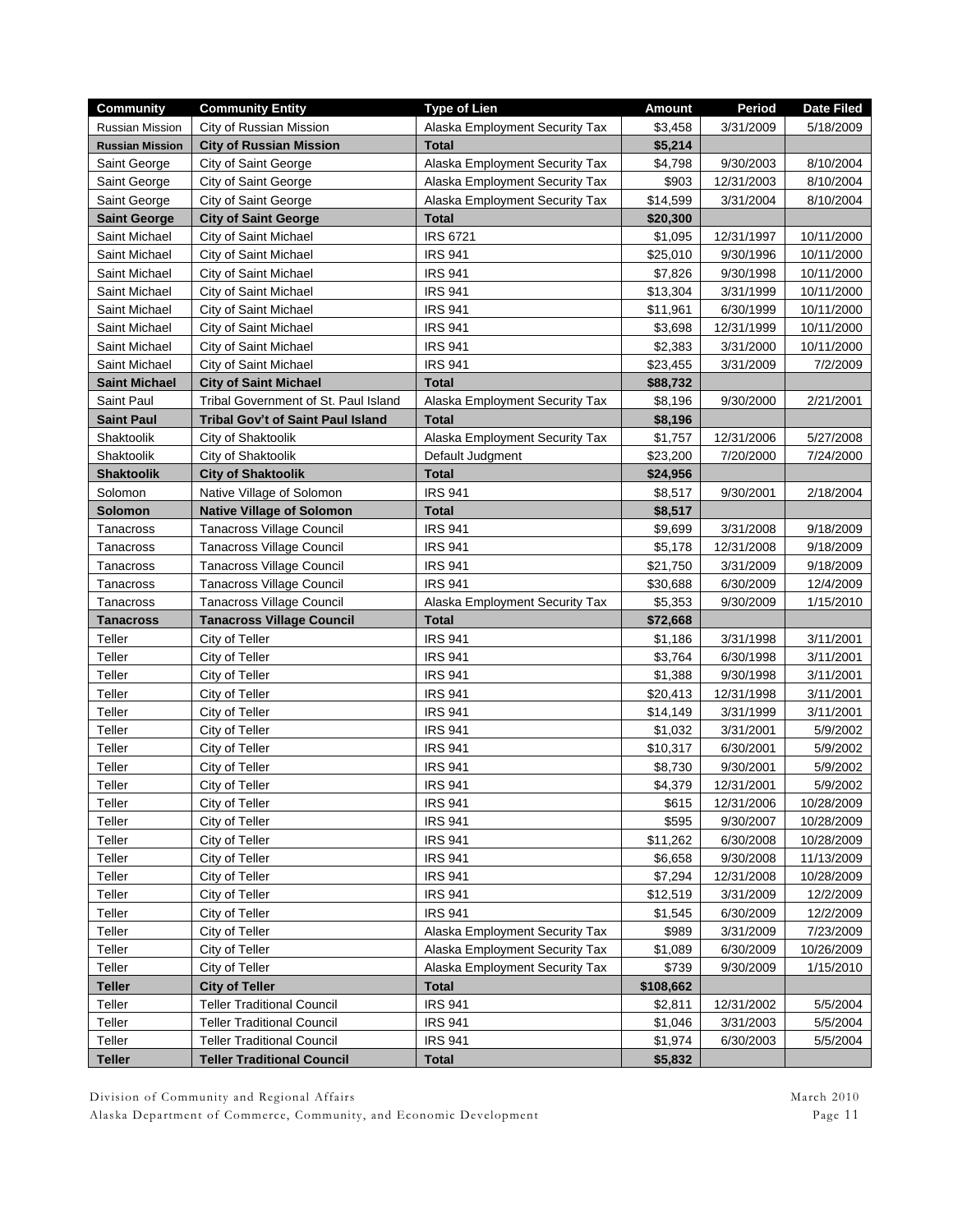| <b>Community</b>  | <b>Community Entity</b>                 | <b>Type of Lien</b>               | <b>Amount</b> | Period     | <b>Date Filed</b> |
|-------------------|-----------------------------------------|-----------------------------------|---------------|------------|-------------------|
| Tununak           | <b>Tununak Traditional Council</b>      | <b>IRS 6721</b>                   | \$1,671       | 12/31/1996 | 11/14/2001        |
| Tununak           | <b>Tununak Traditional Council</b>      | <b>IRS 6721</b>                   | \$9,293       | 12/31/2000 | 1/23/2004         |
| Tununak           | <b>Tununak Traditional Council</b>      | <b>IRS 940</b>                    | \$14,080      | 12/31/1994 | 11/14/2001        |
| Tununak           | <b>Tununak Traditional Council</b>      | <b>IRS 940</b>                    | \$15,087      | 12/31/1995 | 11/14/2001        |
| Tununak           | <b>Tununak Traditional Council</b>      | <b>IRS 940</b>                    | \$1,660       | 12/31/1996 | 11/14/2001        |
| Tununak           | <b>Tununak Traditional Council</b>      | <b>IRS 940</b>                    | \$5,866       | 12/31/1998 | 11/14/2001        |
| Tununak           | <b>Tununak Traditional Council</b>      | <b>IRS 941</b>                    | \$53,488      | 12/31/1994 | 11/14/2001        |
| Tununak           | <b>Tununak Traditional Council</b>      | <b>IRS 941</b>                    | \$59,122      | 12/31/1995 | 11/14/2001        |
| Tununak           | <b>Tununak Traditional Council</b>      | <b>IRS 941</b>                    | \$6,539       | 3/31/1999  | 11/14/2001        |
| Tununak           | <b>Tununak Traditional Council</b>      | <b>IRS 941</b>                    | \$5,087       | 6/30/1999  | 11/14/2001        |
| Tununak           | <b>Tununak Traditional Council</b>      | <b>IRS 941</b>                    | \$7,000       | 9/30/1999  | 11/14/2001        |
| Tununak           | <b>Tununak Traditional Council</b>      | <b>IRS 941</b>                    | \$7,170       | 12/31/1999 | 11/14/2001        |
| Tununak           | <b>Tununak Traditional Council</b>      | Subordination of Federal Tax Lien | \$21,189      | 5/30/2001  | 6/1/2001          |
| <b>Tununak</b>    | <b>Tununak Traditional Council</b>      | <b>Total</b>                      | \$207,252     |            |                   |
| Wales             | City of Wales                           | <b>IRS 941</b>                    | \$1,154       | 9/30/2003  | 1/20/2005         |
| Wales             | City of Wales                           | <b>IRS 941</b>                    | \$691         | 12/31/2003 | 1/20/2005         |
| Wales             | City of Wales                           | <b>IRS 941</b>                    | \$3,494       | 6/30/2004  | 1/20/2005         |
| <b>Wales</b>      | <b>City of Wales</b>                    | <b>Total</b>                      | \$5,339       |            |                   |
| <b>Whale Pass</b> | <b>Whale Pass Community Association</b> | Final Judgment                    | \$3,073       | 1/22/2010  | 2/12/2010         |
| <b>Whale Pass</b> | Whale Pass Community Association        | Final Judgment                    | \$14,377      | 1/22/2010  | 2/12/2010         |
| <b>Whale Pass</b> | <b>Whale Pass Community Association</b> | Final Judgment                    | \$3,161       | 1/22/2010  | 2/12/2010         |
| <b>Whale Pass</b> | <b>Whale Pass Community Association</b> | <b>Total</b>                      | \$20,611      |            |                   |

Source: Alaska Department of Natural Resources, Recorder's Office. Table displays community entities with one or more unreleased lien items of \$500 or more between 07/01/2000 and 02/28/2010.